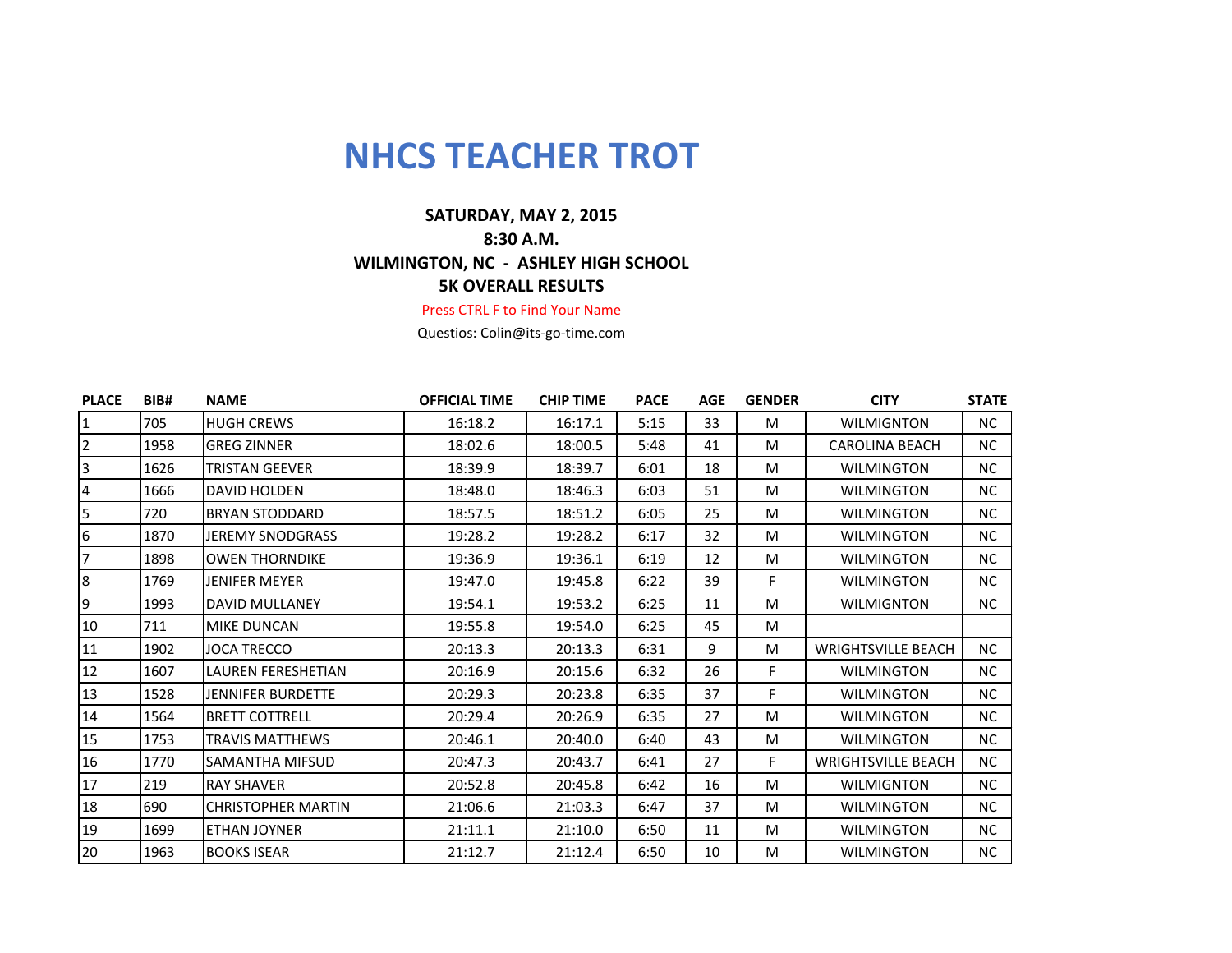| 21 | 1893 | <b>PAUL THEISS</b>       | 21:12.8 | 21:06.0 | 6:48 | 31 | M           | <b>WILMINGTON</b>         | <b>NC</b> |
|----|------|--------------------------|---------|---------|------|----|-------------|---------------------------|-----------|
| 22 | 1841 | <b>DAVID SCARLETTO</b>   | 21:14.8 | 21:14.8 | 6:51 | 39 | M           | <b>WILMINGTON</b>         | NC.       |
| 23 | 1714 | LUKE KELLY               | 21:34.1 | 21:33.7 | 6:57 | 11 | M           | <b>WILMINGTON</b>         | NC        |
| 24 | 1547 | <b>PAXTON CHITTY</b>     | 21:36.9 | 21:34.5 | 6:57 | 12 | E           | <b>WILMINGTON</b>         | <b>NC</b> |
| 25 | 1629 | RYAN GIBBLE              | 22:11.6 | 21:44.2 | 7:01 | 28 | M           | LELAND                    | <b>NC</b> |
| 26 | 1747 | TANNER MACPHERSON        | 22:26.4 | 22:26.4 | 7:14 | 11 | M           | WILMINGTON                | NC.       |
| 27 | 1537 | <b>JENIFER CAPPS</b>     | 22:30.0 | 22:23.0 | 7:13 | 40 | F           | <b>WILMINGTON</b>         | NC.       |
| 28 | 1622 | KATHERINE FRESHWATER     | 22:35.3 | 22:34.2 | 7:17 | 23 | F           | <b>WILMINGTON</b>         | NC        |
| 29 | 1616 | <b>DANIELLE FOURNIER</b> | 22:43.8 | 22:36.5 | 7:17 | 25 | F           | <b>WILMINGTON</b>         | <b>NC</b> |
| 30 | 1617 | <b>JACKSON FOX</b>       | 22:57.2 | 22:51.7 | 7:22 | 15 | M           | <b>WILMINGTON</b>         | <b>NC</b> |
| 31 | 1785 | <b>BETHANY NAY</b>       | 22:59.2 | 22:40.9 | 7:19 | 32 | F           | <b>WILMINGTON</b>         | NC.       |
| 32 | 109  | <b>WEBSTER GUTHRIE</b>   | 23:02.9 | 22:59.8 | 7:25 | 30 | M           | <b>WILMINGTON</b>         | NC.       |
| 33 | 1746 | <b>SHAWN MACPHERSON</b>  | 23:07.5 | 22:58.1 | 7:25 | 42 | $\mathsf F$ | <b>WILMINGTON</b>         | <b>NC</b> |
| 34 | 694  | <b>MIKE GOYNE</b>        | 23:09.0 | 23:01.4 | 7:25 | 50 | M           |                           |           |
| 35 | 1980 | <b>ARTHUR TOWNSEND</b>   | 23:09.9 | 22:49.0 | 7:22 | 16 | M           | <b>WILMINGTON</b>         | NC.       |
| 36 | 1838 | JACOB SAVAGE             | 23:11.3 | 23:11.3 | 7:29 | 11 | M           | WILMINGTON                | NC.       |
| 37 | 693  | WILL FATZINGER           | 23:12.2 | 23:09.0 | 7:28 | 11 | M           |                           |           |
| 38 | 1941 | <b>SHAWN WINTER</b>      | 23:22.7 | 23:18.4 | 7:31 | 39 | M           | <b>WILMINGTON</b>         | NC.       |
| 39 | 1662 | <b>JOSUE HERNANDEZ</b>   | 23:24.9 | 23:22.8 | 7:32 | 14 | M           | <b>WILMINGTON</b>         | <b>NC</b> |
| 40 | 1979 | <b>SARA HAUKOS</b>       | 23:25.7 | 23:08.0 | 7:28 | 34 | F           | <b>WILMINGTON</b>         | <b>NC</b> |
| 41 | 1670 | CHADWICK HOLLAR          | 23:33.1 | 23:33.0 | 7:36 | 12 | M           | <b>WILMINGTON</b>         | <b>NC</b> |
| 42 | 1598 | <b>VALJEANNE ESTES</b>   | 23:34.7 | 23:26.8 | 7:34 | 52 | F           | <b>WILMINGTON</b>         | <b>NC</b> |
| 43 | 1880 | <b>WILLIAM STERRETT</b>  | 23:35.1 | 23:30.0 | 7:35 | 37 | M           | <b>WILMINGTON</b>         | <b>NC</b> |
| 44 | 313  | <b>AUSTIN WADDELL</b>    | 23:41.2 | 23:28.7 | 7:34 | 15 | M           | WILMIGNTON                | <b>NC</b> |
| 45 | 1615 | <b>EMILY FOREMAN</b>     | 23:45.8 | 23:41.5 | 7:38 | 11 | F           | <b>WILMINGTON</b>         | <b>NC</b> |
| 46 | 1738 | MADDIE LEWIS             | 23:48.2 | 23:38.5 | 7:37 | 11 | $\mathsf F$ | <b>WILMINGTON</b>         | NC.       |
| 47 | 1887 | <b>EVAN STUCK</b>        | 23:49.4 | 23:47.6 | 7:40 | 9  | M           | <b>WILMINGTON</b>         | <b>NC</b> |
| 48 | 1951 | MICHAEL YINGLING         | 23:50.4 | 23:50.4 | 7:41 | 10 | M           | <b>WILMINGTON</b>         | <b>NC</b> |
| 49 | 1730 | <b>ARON LANIE</b>        | 23:54.7 | 23:44.3 | 7:39 | 40 | F           | <b>WILMINGTON</b>         | <b>NC</b> |
| 50 | 1940 | SARAH WINTER             | 24:02.8 | 24:02.8 | 7:45 | 37 | F           | <b>WILMINGTON</b>         | <b>NC</b> |
| 51 | 1732 | <b>JENNY LEEDS</b>       | 24:07.5 | 24:02.1 | 7:45 | 45 | F           | <b>WILMINGTON</b>         | NC        |
| 52 | 1302 | <b>BAILEY ARKINSON</b>   | 24:10.1 | 23:51.6 | 7:42 | 10 | F           | <b>WILMINGTON</b>         | NC.       |
| 53 | 1807 | <b>GARRETT POWELL</b>    | 24:10.2 | 24:06.9 | 7:46 | 11 | M           | <b>WILMINGTON</b>         | <b>NC</b> |
| 54 | 1954 | <b>NOAH YOUNG</b>        | 24:11.3 | 24:11.0 | 7:48 | 9  | M           | <b>WRIGHTSVILLE BEACH</b> | NC        |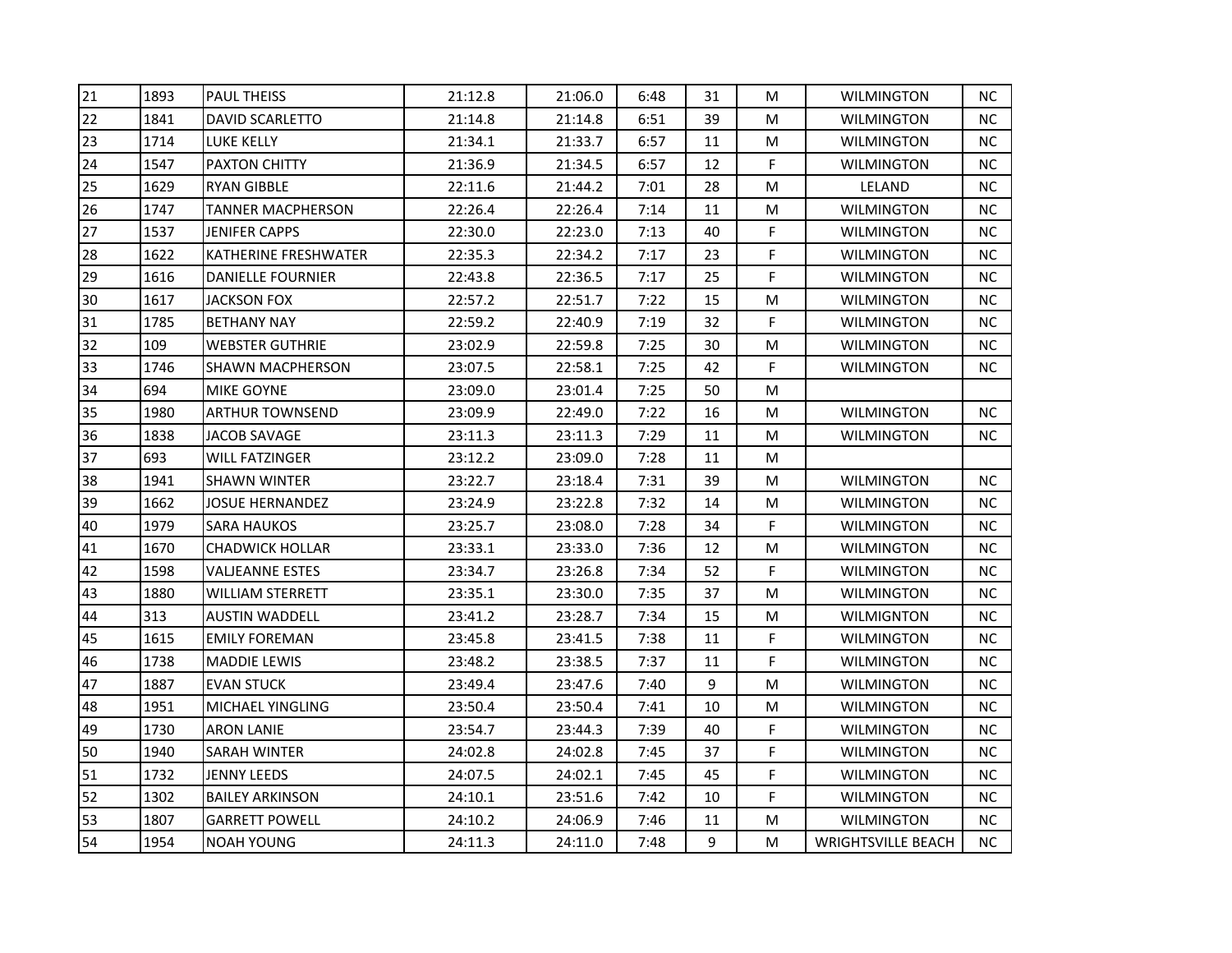| 55 | 1340 | <b>GAVIN BAHNER</b>           | 24:20.6 | 24:04.0 | 7:46 | 11 | M           | <b>WILMINGTON</b>         | <b>NC</b> |
|----|------|-------------------------------|---------|---------|------|----|-------------|---------------------------|-----------|
| 56 | 1726 | <b>MEGAN LABEAU</b>           | 24:24.1 | 24:10.1 | 7:48 | 35 | F           | <b>WILMIGNTON</b>         | NC.       |
| 57 | 1981 | <b>VIRGINIA TOWNSEND</b>      | 24:25.4 | 24:20.6 | 7:51 | 47 | F           | <b>WILMINGTON</b>         | NC        |
| 58 | 1582 | <b>CHRISTIAN DIEFFENBAUCH</b> | 24:36.4 | 24:36.0 | 7:56 | 9  | M           | <b>WILMINGTON</b>         | <b>NC</b> |
| 59 | 1206 | ALLISON ALTVATER              | 24:36.8 | 24:22.0 | 7:52 | 30 | F           | <b>WILMINGTON</b>         | <b>NC</b> |
| 60 | 214  | JOSIAH CAPPS                  | 24:38.5 | 24:27.4 | 7:53 | 8  | M           | WILMIGNTON                | <b>NC</b> |
| 61 | 699  | <b>MATTHEW WILLIAMS</b>       | 24:39.3 | 24:16.3 | 7:50 | 16 | M           | <b>WILMINGTON</b>         | <b>NC</b> |
| 62 | 1955 | <b>GARY ZABOROWSKI</b>        | 24:44.9 | 24:41.2 | 7:58 | 59 | M           | <b>WILMINGTON</b>         | NC        |
| 63 | 1515 | <b>RON BRASWELL</b>           | 24:50.0 | 24:32.2 | 7:55 | 58 | M           | <b>WILMINGTON</b>         | NC        |
| 64 | 689  | <b>KEVIN LEE</b>              | 24:53.6 | 24:45.9 | 7:59 | 53 | M           |                           |           |
| 65 | 1743 | <b>KRISTI LOWELL</b>          | 24:55.5 | 24:37.3 | 7:56 | 42 | F           | <b>WRIGHTSVILLE BEACH</b> | <b>NC</b> |
| 66 | 1950 | <b>COREY YINGLING</b>         | 25:02.2 | 25:02.2 | 8:05 | 42 | F           | <b>WILMINGTON</b>         | <b>NC</b> |
| 67 | 1991 | <b>KYBREYAH BRYANT</b>        | 25:05.3 | 23:51.7 | 7:42 | 14 | $\mathsf F$ | <b>WILMIGNTON</b>         | <b>NC</b> |
| 68 | 1881 | <b>KWA'MINK STEWART</b>       | 25:05.3 | 23:51.9 | 7:42 | 12 | M           | <b>WILMINGTON</b>         | <b>NC</b> |
| 69 | 1681 | <b>REGINA JACKSON</b>         | 25:05.3 | 23:52.0 | 7:42 | 64 | F           | <b>WILMINGTON</b>         | <b>NC</b> |
| 70 | 1696 | RODREQUEZ JOHNSON             | 25:05.3 | 23:52.4 | 7:42 | 12 | M           | WILMINGTON                | <b>NC</b> |
| 71 | 1968 | REBEKAH WILLIAMSON            | 25:05.6 | 23:52.1 | 7:42 | 12 | F           | <b>WILMINGTON</b>         | <b>NC</b> |
| 72 | 1797 | ESMERALDA PARADA              | 25:05.6 | 23:52.8 | 7:42 | 13 | F           | <b>WILMINGTON</b>         | <b>NC</b> |
| 73 | 1679 | <b>ERIC IRIZARRY</b>          | 25:05.7 | 23:52.5 | 7:42 | 34 | M           | <b>WILMINGTON</b>         | <b>NC</b> |
| 74 | 1926 | <b>JIMMY WELLMON</b>          | 25:06.2 | 24:37.5 | 7:56 | 26 | M           | <b>WILMINGTONW</b>        | <b>NC</b> |
| 75 | 1653 | <b>KRISTEN HARRELL</b>        | 25:07.0 | 24:46.3 | 7:59 | 38 | F           | <b>WILMINGTON</b>         | <b>NC</b> |
| 76 | 717  | PAUL QUAM                     | 25:12.6 | 24:54.1 | 8:02 | 48 | M           | <b>WILMINGTON</b>         | <b>NC</b> |
| 77 | 1789 | JOELLE NEWMAN                 | 25:17.6 | 25:09.4 | 8:07 | 43 | F           | <b>WRIGHTSVILLE BEACH</b> | <b>NC</b> |
| 78 | 698  | JOHN CANTONWIRE               | 25:18.9 | 25:06.3 | 8:06 | 14 | M           | <b>WILMINGTON</b>         | <b>NC</b> |
| 79 | 1624 | LOU GALLI                     | 25:28.0 | 25:24.8 | 8:12 | 68 | M           | <b>WILMINGTON</b>         | <b>NC</b> |
| 80 | 1908 | MARIA ELENA VIGLUCCI          | 25:29.1 | 25:19.9 | 8:10 | 52 | F           | <b>WILMINGTON</b>         | NC.       |
| 81 | 1641 | <b>MARK HAFER</b>             | 25:29.2 | 25:22.4 | 8:11 | 57 | M           | LELAND                    | <b>NC</b> |
| 82 | 1656 | <b>ANDREW HARRISON</b>        | 25:38.7 | 25:30.2 | 8:14 | 8  | M           | <b>WILMINGTON</b>         | <b>NC</b> |
| 83 | 1793 | <b>FRANK NOVELLO</b>          | 25:44.3 | 25:44.3 | 8:18 | 33 | M           | <b>WILMINGTON</b>         | <b>NC</b> |
| 84 | 224  | <b>STUART SHAVER</b>          | 25:46.1 | 25:38.2 | 8:16 | 9  | ${\sf M}$   | <b>WILMIGNTON</b>         | <b>NC</b> |
| 85 | 1560 | <b>BUFFY CONSTANTINE</b>      | 25:46.4 | 25:15.3 | 8:09 | 37 | F           | <b>WILMINGTON</b>         | NC        |
| 86 | 1632 | <b>ELISE GILMORE</b>          | 25:46.5 | 25:23.9 | 8:11 | 24 | F           | RALEIGH                   | NC.       |
| 87 | 1570 | <b>ERIN CUELLAR</b>           | 25:47.1 | 25:29.4 | 8:13 | 24 | F           | <b>WILMINGTON</b>         | <b>NC</b> |
| 88 | 1669 | <b>CAYDEN HOLLAR</b>          | 25:49.2 | 25:48.9 | 8:19 | 10 | M           | <b>WILMINGTON</b>         | NC        |
|    |      |                               |         |         |      |    |             |                           |           |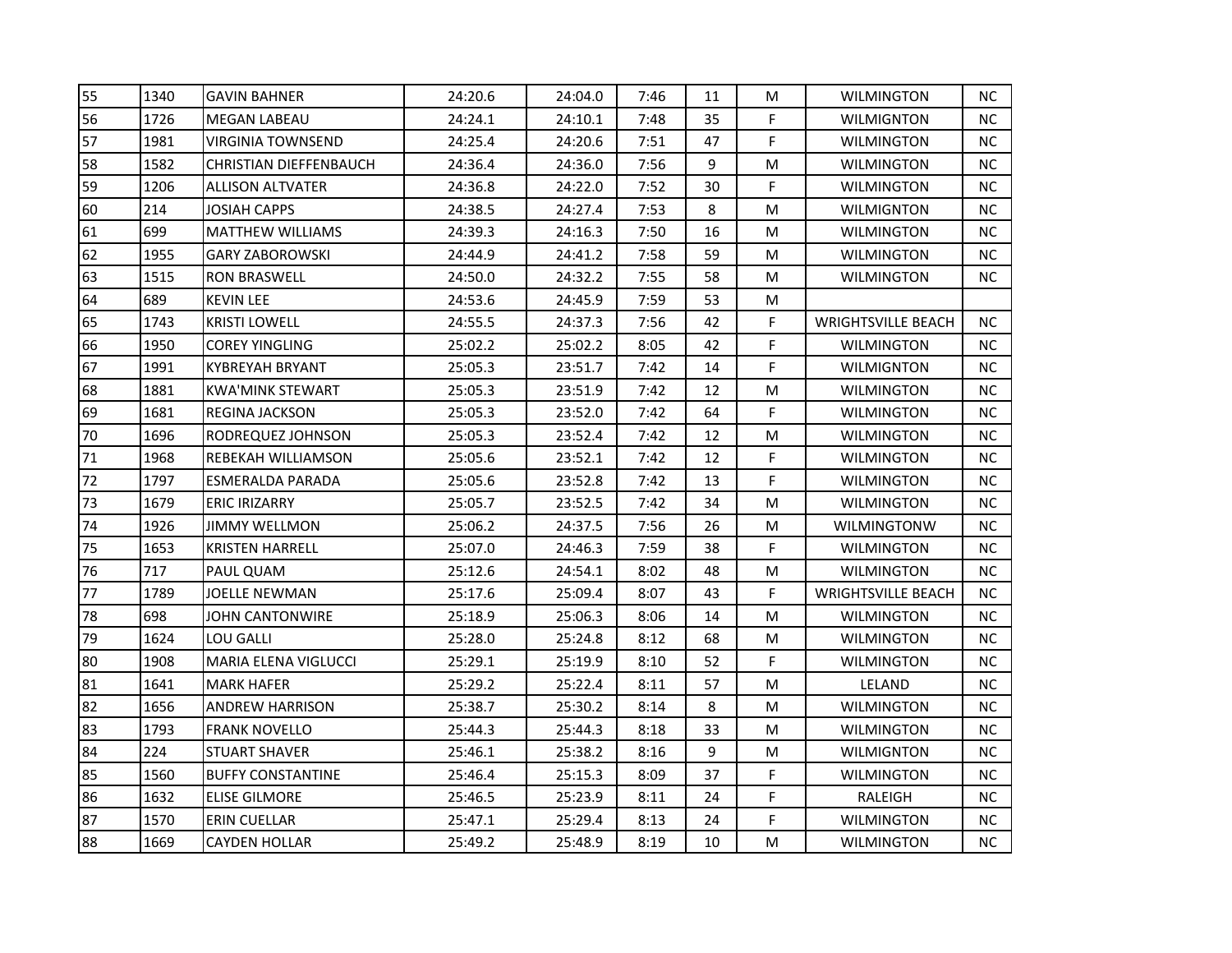| 89  | 1859 | <b>CURREN SLOAD</b>  | 25:51.6 | 25:50.9 | 8:20 | 10 | M | <b>WILMINGTON</b>         | ΝC        |
|-----|------|----------------------|---------|---------|------|----|---|---------------------------|-----------|
| 90  | 1883 | <b>JAKE STONE</b>    | 25:52.4 | 25:50.2 | 8:20 | 10 | M | <b>WILMINGTON</b>         | NC.       |
| 91  | 1694 | KIMBERLY JESSUP      | 25:53.5 | 25:53.5 | 8:21 | 41 | F | <b>WILMINGTON</b>         | NC        |
| 92  | 1760 | RYAN MCDERMOTT       | 25:53.8 | 25:30.8 | 8:14 | 26 | M | LELAND                    | <b>NC</b> |
| 93  | 1739 | WENDY LEWIS          | 25:53.9 | 25:44.8 | 8:18 | 37 | F | <b>WILMINGTON</b>         | <b>NC</b> |
| 94  | 1996 | CHARLES WILT         | 26:01.1 | 26:00.7 | 8:23 | 11 | M | <b>WILMIGNTON</b>         | <b>NC</b> |
| 95  | 1536 | JAMIE CANNON         | 26:02.6 | 25:47.3 | 8:19 | 25 | F | MOUNT PLEASANT            | SC        |
| 96  | 1655 | AMY HARRISON         | 26:02.7 | 25:54.5 | 8:21 | 40 | F | <b>WILMINGTON</b>         | <b>NC</b> |
| 97  | 1586 | COLE DONNER          | 26:09.8 | 25:53.4 | 8:21 | 11 | M | <b>WILMINGTON</b>         | <b>NC</b> |
| 98  | 1688 | TREY JAMES           | 26:14.3 | 26:11.5 | 8:27 | 10 | M | <b>WILMINGTON</b>         | <b>NC</b> |
| 99  | 1791 | SETH NOONAN          | 26:17.9 | 26:02.2 | 8:24 | 11 | M | <b>WILMINGTON</b>         | <b>NC</b> |
| 100 | 1790 | MARK NOONAN          | 26:18.2 | 26:01.4 | 8:24 | 40 | M | <b>WILMINGTON</b>         | NC.       |
| 101 | 1903 | <b>BEN USHER</b>     | 26:21.6 | 26:20.3 | 8:30 | 10 | M | <b>WILMINGTON</b>         | <b>NC</b> |
| 102 | 1575 | LUKE DANIELS         | 26:22.6 | 26:22.1 | 8:30 | 10 | M | <b>WILMINGTON</b>         | <b>NC</b> |
| 103 | 1639 | MEGAN HAASE          | 26:23.4 | 26:04.1 | 8:25 | 15 | F | <b>WILMINGTON</b>         | <b>NC</b> |
| 104 | 1716 | TERRI KESLER         | 26:29.5 | 26:03.4 | 8:24 | 46 | F | HAMPSTEAD                 | <b>NC</b> |
| 105 | 1531 | BRENT BUSH           | 26:31.3 | 26:28.6 | 8:32 | 43 | M | <b>WILMINGTON</b>         | <b>NC</b> |
| 106 | 1733 | <b>AMY LEISTER</b>   | 26:32.2 | 26:17.4 | 8:29 | 37 | F | <b>WILMINGTON</b>         | <b>NC</b> |
| 107 | 1132 | EDWARD ALBRECHT      | 26:33.8 | 26:25.1 | 8:31 | 19 | M | <b>WILMINGTON</b>         | <b>NC</b> |
| 108 | 1727 | JOEY LANGHORST       | 26:34.3 | 26:26.9 | 8:32 | 12 | M | <b>CAROLINA BEACH</b>     | <b>NC</b> |
| 109 | 1814 | SHANNON PURYEAR      | 26:34.3 | 26:28.3 | 8:32 | 45 | F | <b>WILMINGTON</b>         | <b>NC</b> |
| 110 | 166  | KEVIN FOX            | 26:35.7 | 25:59.4 | 8:23 | 26 | M | <b>WILMIGNTON</b>         | <b>NC</b> |
| 111 | 716  | <b>JOAO TRELO</b>    | 26:36.9 | 26:16.2 | 8:28 | 50 | M | <b>WRIGHTSVILLE BEACH</b> | <b>NC</b> |
| 112 | 1602 | <b>AMY FALLON</b>    | 26:37.2 | 26:23.5 | 8:31 | 31 | F | <b>WILMINGTON</b>         | <b>NC</b> |
| 113 | 1749 | TIMOTHY MARKLEY      | 26:39.2 | 26:37.3 | 8:35 | 50 | M | <b>WILMINGTON</b>         | <b>NC</b> |
| 114 | 1957 | GERALD ZINNER        | 26:41.9 | 26:34.6 | 8:34 | 71 | M | SHALLOTTE                 | NC.       |
| 115 | 702  | ISAI SANTIAGO        | 26:47.1 | 26:41.4 | 8:36 | 15 | M | WILMINGTON                | <b>NC</b> |
| 116 | 1554 | ALICIA COLEMAN       | 26:48.3 | 26:32.2 | 8:34 | 37 | F | WILMINGTON                | <b>NC</b> |
| 117 | 1914 | CHRIS WALTERS        | 26:56.3 | 26:33.1 | 8:34 | 33 | M | <b>WILMINGTON</b>         | <b>NC</b> |
| 118 | 1728 | <b>BOBBY LANGTRY</b> | 26:57.0 | 26:54.9 | 8:41 | 13 | M | <b>WILMINGTON</b>         | <b>NC</b> |
| 119 | 1918 | MARK HARRINGTON      | 26:57.7 | 26:52.9 | 8:40 | 33 | M | <b>WILMINGTON</b>         | NC        |
| 120 | 1508 | KELLY BOUDREAUX      | 26:58.1 | 26:28.6 | 8:32 | 30 | F | <b>WILMINGTON</b>         | <b>NC</b> |
| 121 | 1659 | <b>EMILY HEAPHY</b>  | 27:00.8 | 26:49.1 | 8:39 | 31 | F | <b>WILMINGTON</b>         | <b>NC</b> |
| 122 | 1304 | KAYCE ARKINSON       | 27:02.6 | 26:32.1 | 8:34 | 11 | F | <b>WILMINGTON</b>         | NC        |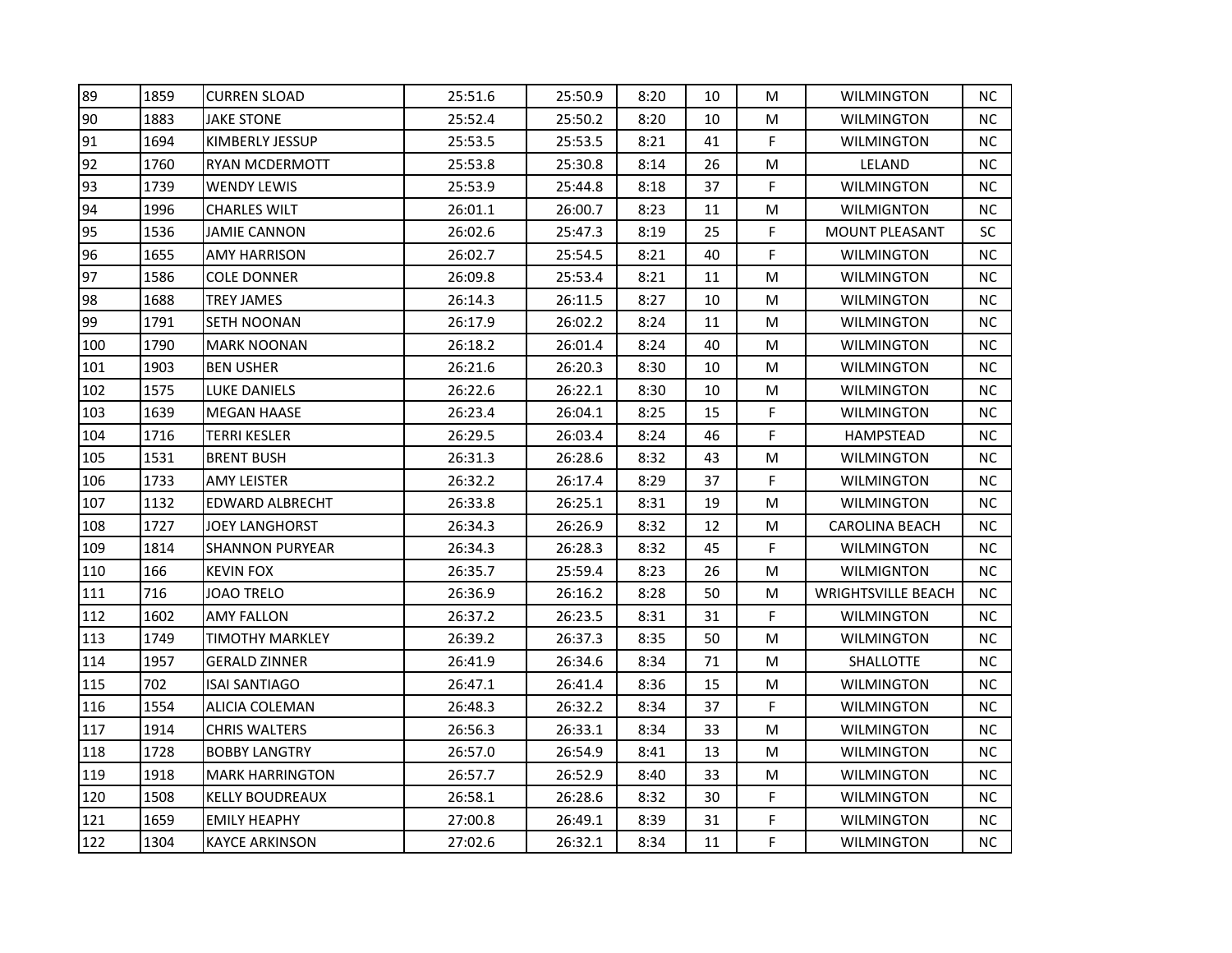| 123 | 1583 | PAM DIEFFENBAUCH       | 27:03.9 | 27:03.9 | 8:44 | 40 | F           | <b>WILMINGTON</b>         | <b>NC</b> |
|-----|------|------------------------|---------|---------|------|----|-------------|---------------------------|-----------|
| 124 | 1748 | MORGAN MANNION         | 27:07.7 | 26:56.9 | 8:41 | 22 | F           | <b>WILMINGTON</b>         | <b>NC</b> |
| 125 | 1910 | JASON VOGT             | 27:13.7 | 27:02.6 | 8:43 | 36 | M           | WILMIGNTON                | <b>NC</b> |
| 126 | 1781 | ELISABETH MULLIGAN     | 27:14.4 | 26:43.8 | 8:37 | 39 | F           | <b>WRIGHTSVILLE BEACH</b> | <b>NC</b> |
| 127 | 1782 | MAGGIE MULLIGAN        | 27:14.6 | 26:43.0 | 8:37 | 10 | $\mathsf F$ | <b>WRIGHTSVILLE BEACH</b> | NC        |
| 128 | 330  | KAREN STEED            | 27:18.8 | 27:06.9 | 8:45 | 41 | F           | WILMIGNTON                | <b>NC</b> |
| 129 | 1909 | ANGELICA VOGEL         | 27:26.1 | 27:06.7 | 8:45 | 16 | F           | <b>WILMINGTON</b>         | NC.       |
| 130 | 1350 | <b>KELLY BALCOME</b>   | 27:26.9 | 27:21.4 | 8:49 | 31 | F           | <b>WILMINGTON</b>         | NC        |
| 131 | 1513 | <b>JENNY BRASWELL</b>  | 27:31.1 | 27:13.2 | 8:47 | 11 | F           | <b>WILMINGTON</b>         | <b>NC</b> |
| 132 | 1594 | CATHERINE EDMONDS      | 27:33.5 | 27:18.2 | 8:48 | 53 | F           | <b>WILMINGTON</b>         | NC.       |
| 133 | 1936 | ROSELAEEN WILLIAMS     | 27:36.3 | 27:31.7 | 8:53 | 13 | M           | <b>WILMINGTON</b>         | NC.       |
| 134 | 1762 | <b>CADEN MCNUTT</b>    | 27:37.6 | 27:08.8 | 8:45 | 8  | M           | <b>WILMINGTON</b>         | NC.       |
| 135 | 1709 | SAMANTHA KELLER        | 27:39.2 | 27:26.4 | 8:51 | 26 | F           | <b>WILMINGTON</b>         | NC        |
| 136 | 1712 | <b>BROOKE KELLY</b>    | 27:44.6 | 27:31.4 | 8:53 | 38 | F           | WILMINGTON                | <b>NC</b> |
| 137 | 1498 | <b>BARBARA BISHOP</b>  | 27:44.8 | 27:41.0 | 8:56 | 48 | F           | <b>WILMINGTON</b>         | <b>NC</b> |
| 138 | 193  | JACQUI VONDERAU        | 27:45.2 | 27:38.9 | 8:55 | 15 | F           | <b>WILMIGNTON</b>         | NC.       |
| 139 | 1930 | TERESA WILLETTS        | 27:46.8 | 27:19.5 | 8:49 | 52 | F           | <b>WILMINGTON</b>         | ΝC        |
| 140 | 235  | <b>JOY SHAVER</b>      | 27:50.2 | 27:41.9 | 8:56 | 12 | F           | <b>WILMIGNTON</b>         | NC        |
| 141 | 218  | TODD SHAVER            | 27:53.6 | 27:45.4 | 8:57 | 51 | M           | <b>WILMIGNTON</b>         | <b>NC</b> |
| 142 | 123  | RHYEN FALLON           | 27:59.4 | 27:34.0 | 8:54 | 9  | M           | WILMINGTON                | NC.       |
| 143 | 1578 | ANGELINA DIBLASI       | 28:05.9 | 27:48.8 | 8:58 | 13 | F           | <b>WILMINGTON</b>         | NC        |
| 144 | 1634 | TODD GODBEY            | 28:07.2 | 27:52.8 | 8:59 | 45 | M           | <b>WILMINGTON</b>         | NC.       |
| 145 | 1045 | KRISTIN AHNEMAN        | 28:11.2 | 27:44.4 | 8:57 | 25 | F           | <b>WILMINGTON</b>         | NC        |
| 146 | 1198 | <b>JESSICA ALPHIN</b>  | 28:13.0 | 28:03.2 | 9:03 | 26 | F           | <b>WILMINGTON</b>         | <b>NC</b> |
| 147 | 1691 | STEPHANIE JARRELL      | 28:20.0 | 27:40.4 | 8:55 | 51 | F           | <b>WILMINGTON</b>         | NC.       |
| 148 | 1672 | RICK HOLLIDAY          | 28:22.1 | 28:08.0 | 9:05 | 58 | M           | <b>WILMINGTON</b>         | NC        |
| 149 | 1873 | JUSTIN SORRELLS        | 28:22.2 | 28:05.1 | 9:04 | 31 | M           | <b>WILMINGTON</b>         | <b>NC</b> |
| 150 | 1665 | AMANDA HINSON          | 28:23.3 | 27:50.8 | 8:59 | 27 | F           | <b>WILMINGTON</b>         | NC.       |
| 151 | 1928 | ROMI WHEELER           | 28:24.3 | 27:57.9 | 9:01 | 49 | F           | WILMINGTON                | NC        |
| 152 | 1916 | LANDON WALTERS         | 28:26.3 | 28:26.3 | 9:10 | 9  | M           | <b>WILMINGTON</b>         | <b>NC</b> |
| 153 | 695  | FAITH GOYNE            | 28:26.4 | 28:02.8 | 9:03 | 16 | $\mathsf F$ |                           |           |
| 154 | 1956 | JOAN ZABOROWSKI        | 28:30.4 | 28:09.2 | 9:05 | 58 | F           | <b>WILMINGTON</b>         | <b>NC</b> |
| 155 | 718  | ATWOOD BOYD            | 28:30.8 | 28:28.2 | 9:11 | 27 | M           | <b>WILMINGTON</b>         | <b>NC</b> |
| 156 | 1585 | <b>MARCELLE DINEEN</b> | 28:34.8 | 28:18.1 | 9:08 | 51 | $\mathsf F$ | <b>WILMINGTON</b>         | NC        |
|     |      |                        |         |         |      |    |             |                           |           |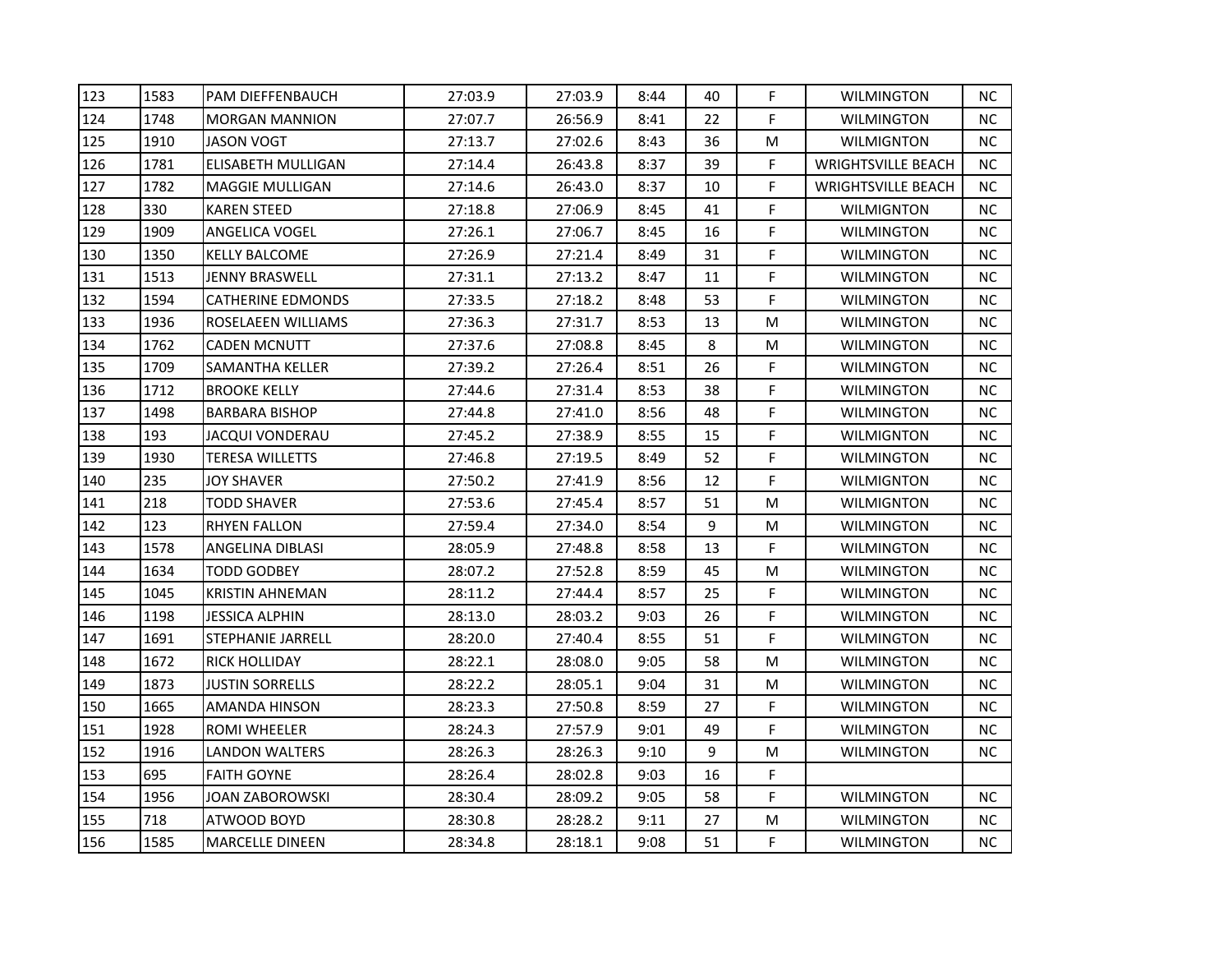| 157 | 1875 | <b>TAYLOR SPEAR</b>       | 28:39.1 | 27:53.1 | 8:59 | 29             | M | <b>WILMINGTON</b> | ΝC        |
|-----|------|---------------------------|---------|---------|------|----------------|---|-------------------|-----------|
| 158 | 1960 | RAVEN BRUNO               | 28:41.2 | 27:28.9 | 8:52 | 31             | F | <b>WILMINGTON</b> | NC.       |
| 159 | 1579 | CRAIG DIBLASI             | 28:46.4 | 28:28.5 | 9:11 | 41             | M | <b>WILMINTON</b>  | <b>NC</b> |
| 160 | 1518 | MAYA BRIDGMAN             | 28:48.5 | 28:03.8 | 9:03 | 10             | F | <b>WILMINGTON</b> | <b>NC</b> |
| 161 | 1580 | MEREDITH DIBLASI          | 28:49.1 | 28:31.9 | 9:12 | 36             | F | <b>WILMINGTON</b> | NC.       |
| 162 | 1860 | SOPHIA SLOAD              | 28:50.9 | 28:33.1 | 9:13 | 13             | F | <b>WILMINGTON</b> | <b>NC</b> |
| 163 | 1496 | ZACH BENNETT              | 28:53.9 | 28:21.4 | 9:09 | 35             | M | LELAND            | NC.       |
| 164 | 1526 | TANSEY BROWN              | 28:54.8 | 28:19.5 | 9:08 | 10             | F | <b>WILMINGTON</b> | NC        |
| 165 | 1538 | <b>MATTHEW CARAVAGLIO</b> | 28:58.1 | 28:45.8 | 9:16 | 10             | M | <b>WILMINGTON</b> | <b>NC</b> |
| 166 | 179  | HANNAH BROUSSARD          | 28:58.6 | 28:52.1 | 9:19 | 15             | F | <b>WILMIGNTON</b> | <b>NC</b> |
| 167 | 1945 | <b>KEENER WITMER</b>      | 28:59.8 | 27:56.2 | 9:01 | 8              | F | <b>WILMINGTON</b> | <b>NC</b> |
| 168 | 1942 | BRITTANY WITMER           | 29:00.0 | 27:53.7 | 8:59 | 38             | F | <b>WILMINGTON</b> | ΝC        |
| 169 | 1525 | GEOFF BROWN               | 29:01.0 | 28:25.3 | 9:10 | 44             | M | <b>WILMINGTON</b> | <b>NC</b> |
| 170 | 1510 | THOMAS BOURGET            | 29:03.1 | 28:34.1 | 9:13 | 12             | M | <b>WILMINGTON</b> | <b>NC</b> |
| 171 | 1542 | STEVE CARVAGLIO           | 29:03.6 | 28:51.1 | 9:18 | 48             | M | <b>WILMINGTON</b> | <b>NC</b> |
| 172 | 704  | JACOB WILSON              | 29:06.4 | 28:24.4 | 9:10 | 16             | M | WILMIGNTON        | <b>NC</b> |
| 173 | 1924 | <b>MALLORY WEEKS</b>      | 29:06.4 | 27:52.8 | 8:59 | 30             | F | <b>WILMINGTON</b> | <b>NC</b> |
| 174 | 703  | <b>ADRIAN LOPEZ</b>       | 29:06.9 | 29:01.0 | 9:22 | 16             | M | LELAND            | <b>NC</b> |
| 175 | 1969 | <b>HENRY HEITMAN</b>      | 29:08.7 | 29:05.4 | 9:23 | 11             | M | <b>WILMINGTON</b> | <b>NC</b> |
| 176 | 1865 | DIXIE SMITH               | 29:08.8 | 28:36.7 | 9:14 | 48             | F | <b>WILMINGTON</b> | <b>NC</b> |
| 177 | 1801 | MARTINA PAULY             | 29:15.6 | 28:47.2 | 9:17 | 41             | F | <b>WILMINGTON</b> | <b>NC</b> |
| 178 | 1509 | <b>DEVIN BOURGET</b>      | 29:16.0 | 28:47.6 | 9:17 | 10             | M | <b>WILMINGTON</b> | <b>NC</b> |
| 179 | 1819 | MOLLIE RACKLEY            | 29:19.1 | 28:48.7 | 9:17 | 51             | F | <b>WILMINGTON</b> | <b>NC</b> |
| 180 | 1864 | PAUL SLOVIK               | 29:19.7 | 28:27.7 | 9:11 | 40             | M | WILMINGTON        | <b>NC</b> |
| 181 | 1966 | GABRIEL ZEA ROJO          | 29:24.1 | 28:09.3 | 9:05 | 28             | M | <b>WILMINGTON</b> | <b>NC</b> |
| 182 | 1897 | WHITNEY THOMPSON          | 29:25.6 | 29:12.3 | 9:25 | 27             | F | <b>WILMINGTON</b> | NC.       |
| 183 | 1555 | ELLEN CONKLIN             | 29:29.1 | 28:59.8 | 9:21 | 35             | F | <b>WILMINGTON</b> | <b>NC</b> |
| 184 | 1947 | TAYLOR WOMBLE             | 29:30.8 | 29:19.6 | 9:27 | 11             | F | <b>WILMINGTON</b> | <b>NC</b> |
| 185 | 1946 | <b>MIKE WOMBLE</b>        | 29:30.9 | 29:20.9 | 9:28 | 42             | M | <b>WILMINGTON</b> | <b>NC</b> |
| 186 | 1729 | RYAN LANGTRY              | 29:31.2 | 29:29.7 | 9:31 | 9              | M | <b>WILMINGTON</b> | <b>NC</b> |
| 187 | 697  | RILEY PERDUE              | 29:34.1 | 29:25.1 | 9:29 | 12             | F | <b>WILMINGTON</b> | NC        |
| 188 | 1588 | WENDY DOWNING             | 29:34.8 | 29:14.2 | 9:26 | 55             | F | <b>WILMINGTON</b> | <b>NC</b> |
| 189 | 1182 | OWEN ALFORD               | 29:34.9 | 29:21.5 | 9:28 | $\overline{7}$ | M | <b>WILMINGTON</b> | <b>NC</b> |
| 190 | 1143 | <b>CLAY ALFORD</b>        | 29:35.1 | 29:22.1 | 9:28 | 39             | M | <b>WILMINGTON</b> | NC.       |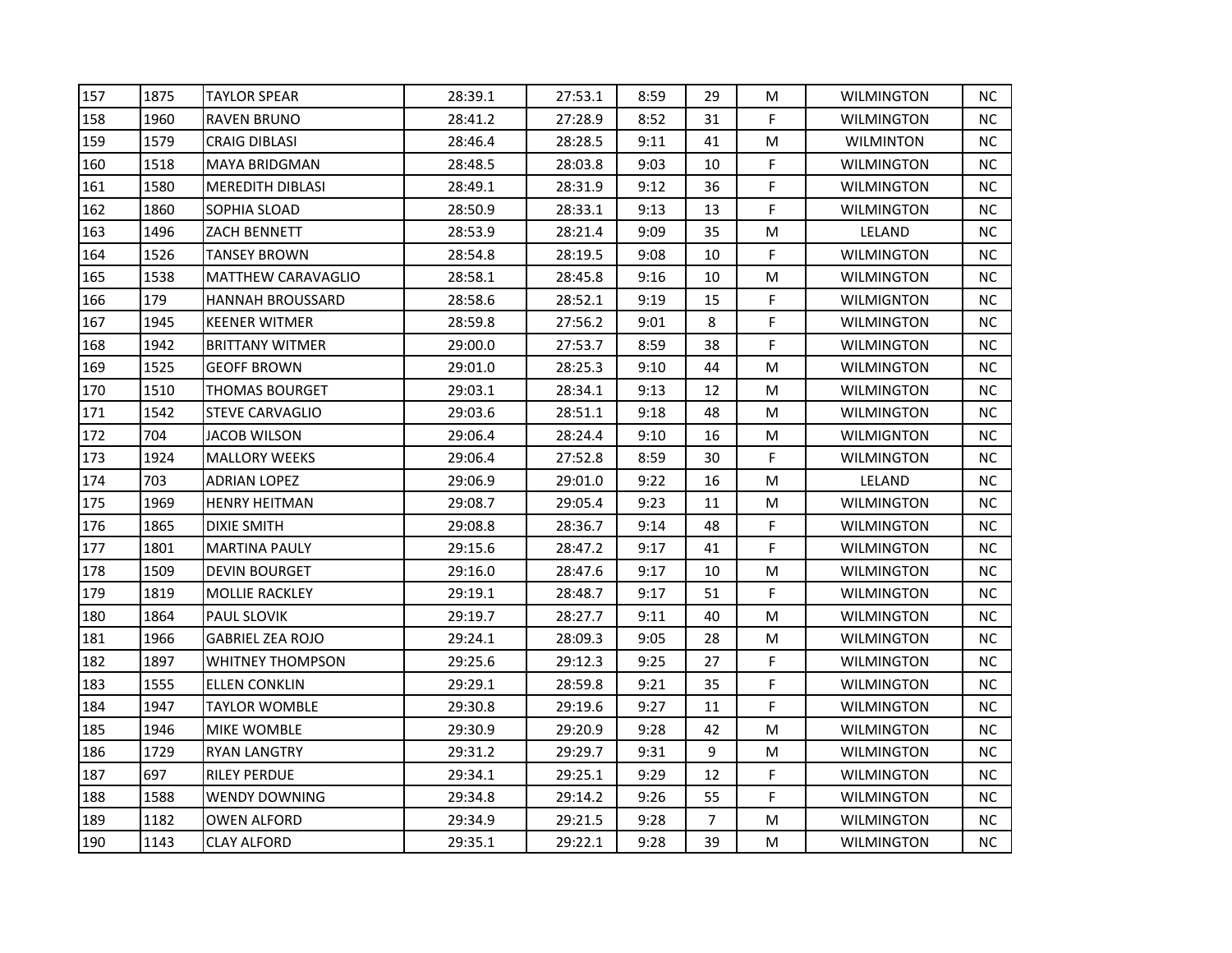| 191 | 1757 | <b>KAREN MCCARTY</b>     | 29:37.9 | 29:04.1 | 9:23 | 43 | F | LELAND            | NC.       |
|-----|------|--------------------------|---------|---------|------|----|---|-------------------|-----------|
| 192 | 1623 | PENNY FUNAI              | 29:38.3 | 29:04.3 | 9:23 | 45 | F | <b>WILMINGTON</b> | NC        |
| 193 | 723  | <b>ASHEIGH INGRAM</b>    | 29:40.5 | 28:57.1 | 9:20 | 29 | F | WILMINGTON        | NC        |
| 194 | 1823 | <b>MELANIE RHYNE</b>     | 29:40.6 | 29:26.2 | 9:30 | 35 | F | WILMINGTON        | NC.       |
| 195 | 1745 | ELIZABETH MACDONALD      | 29:41.9 | 29:19.8 | 9:27 | 14 | F | WILMINGTON        | NC        |
| 196 | 1920 | <b>MOLLY WARD</b>        | 29:42.7 | 29:26.6 | 9:30 | 11 | F | WILMINGTON        | NC.       |
| 197 | 1763 | <b>KENDRA MCNUTT</b>     | 29:43.1 | 29:14.8 | 9:26 | 10 | F | WILMINGTON        | NC.       |
| 198 | 1618 | <b>NATALIE FOX</b>       | 29:43.3 | 29:19.5 | 9:27 | 10 | F | <b>WILMINGTON</b> | <b>NC</b> |
| 199 | 1982 | <b>TAYLOR WALICKI</b>    | 29:47.7 | 29:43.3 | 9:35 | 15 | F | <b>WILMINGTON</b> | NC        |
| 200 | 1577 | ANGELINA DIBLASI         | 29:51.6 | 29:35.5 | 9:33 | 11 | F | WILMINGTON        | NC.       |
| 201 | 1722 | HENRY KING               | 29:54.2 | 29:33.1 | 9:32 | 9  | M | <b>WILMINGTON</b> | NC.       |
| 202 | 1767 | <b>JERRY MCSWAIN</b>     | 29:54.4 | 29:26.4 | 9:30 | 71 | M | <b>SHELBY</b>     | NC.       |
| 203 | 1530 | <b>BRADLEY BUSH</b>      | 29:54.6 | 29:52.2 | 9:38 | 10 | M | WILMINGTON        | NC        |
| 204 | 1935 | <b>REGAN WILLIAMS</b>    | 29:55.0 | 29:52.7 | 9:38 | 10 | F | <b>WILMINGTON</b> | NC.       |
| 205 | 1984 | MARGO MELTON             | 29:58.6 | 29:11.3 | 9:25 | 29 | F | WILMIGNTON        | NC.       |
| 206 | 1806 | JACKSON PLEASANT         | 30:00.3 | 28:58.1 | 9:21 | 8  | M | WILMINGTON        | NC.       |
| 207 | 1978 | <b>BENNETT MCNEILL</b>   | 30:00.6 | 29:50.7 | 9:37 | 11 | M | WILMINGTON        | NC.       |
| 208 | 1713 | <b>CHASE KELLY</b>       | 30:00.9 | 29:54.3 | 9:39 | 11 | M | WILMINGTON        | <b>NC</b> |
| 209 | 1715 | <b>PATRICK KELLY</b>     | 30:00.9 | 29:53.4 | 9:38 | 46 | M | <b>WILMINGTON</b> | <b>NC</b> |
| 210 | 1195 | JOHN DAVID ALLEN         | 30:05.0 | 29:55.0 | 9:39 | 11 | M | WILMINGTON        | NC        |
| 211 | 1843 | MOLLY SCHUTTE            | 30:08.1 | 29:37.1 | 9:33 | 10 | F | WILMINGTON        | NC        |
| 212 | 1842 | <b>JEFF SCHUTTE</b>      | 30:09.7 | 29:38.6 | 9:34 | 40 | M | <b>WILMINGTON</b> | NC.       |
| 213 | 1533 | <b>CHRISTIAN CAMMACK</b> | 30:13.3 | 29:58.3 | 9:40 | 11 | M | WILMINGTON        | NC.       |
| 214 | 1761 | <b>ADAM MCNUTT</b>       | 30:16.0 | 29:46.7 | 9:36 | 35 | M | <b>WILMINGTON</b> | NC        |
| 215 | 191  | HAILEY BROUSSARD         | 30:16.2 | 30:14.1 | 9:45 | 16 | F | <b>WILMIGNTON</b> | NC.       |
| 216 | 213  | JUDAH CAPPS              | 30:19.5 | 29:59.5 | 9:40 | 6  | M | WILMIGNTON        | NC.       |
| 217 | 215  | <b>MELISSA CAPPS</b>     | 30:19.6 | 29:59.7 | 9:40 | 33 | F | WILMIGNTON        | NC.       |
| 218 | 1517 | LAURA BRIDGMAN           | 30:21.0 | 29:34.4 | 9:32 | 43 | F | <b>WILMINGTON</b> | NC.       |
| 219 | 1922 | <b>MARTHA WEAVER</b>     | 30:23.6 | 29:53.7 | 9:38 | 43 | F | <b>WILMINGTON</b> | NC        |
| 220 | 1736 | <b>KEVIN LENNON</b>      | 30:31.9 | 29:44.4 | 9:35 | 34 | M | WILMINGTON        | NC        |
| 221 | 1943 | COLE WITMER              | 30:36.1 | 29:32.6 | 9:32 | 8  | M | WILMINGTON        | NC        |
| 222 | 1944 | DAVID WITMER             | 30:36.8 | 29:30.6 | 9:31 | 38 | M | <b>WILMINGTON</b> | NC.       |
| 223 | 1707 | <b>SUSAN KEELIN</b>      | 30:37.1 | 30:04.6 | 9:42 | 47 | F | <b>WILMINGTON</b> | NC        |
| 224 | 1817 | <b>KENZIE RABON</b>      | 30:38.7 | 30:03.8 | 9:42 | 10 | F | <b>WILMINGTON</b> | NC        |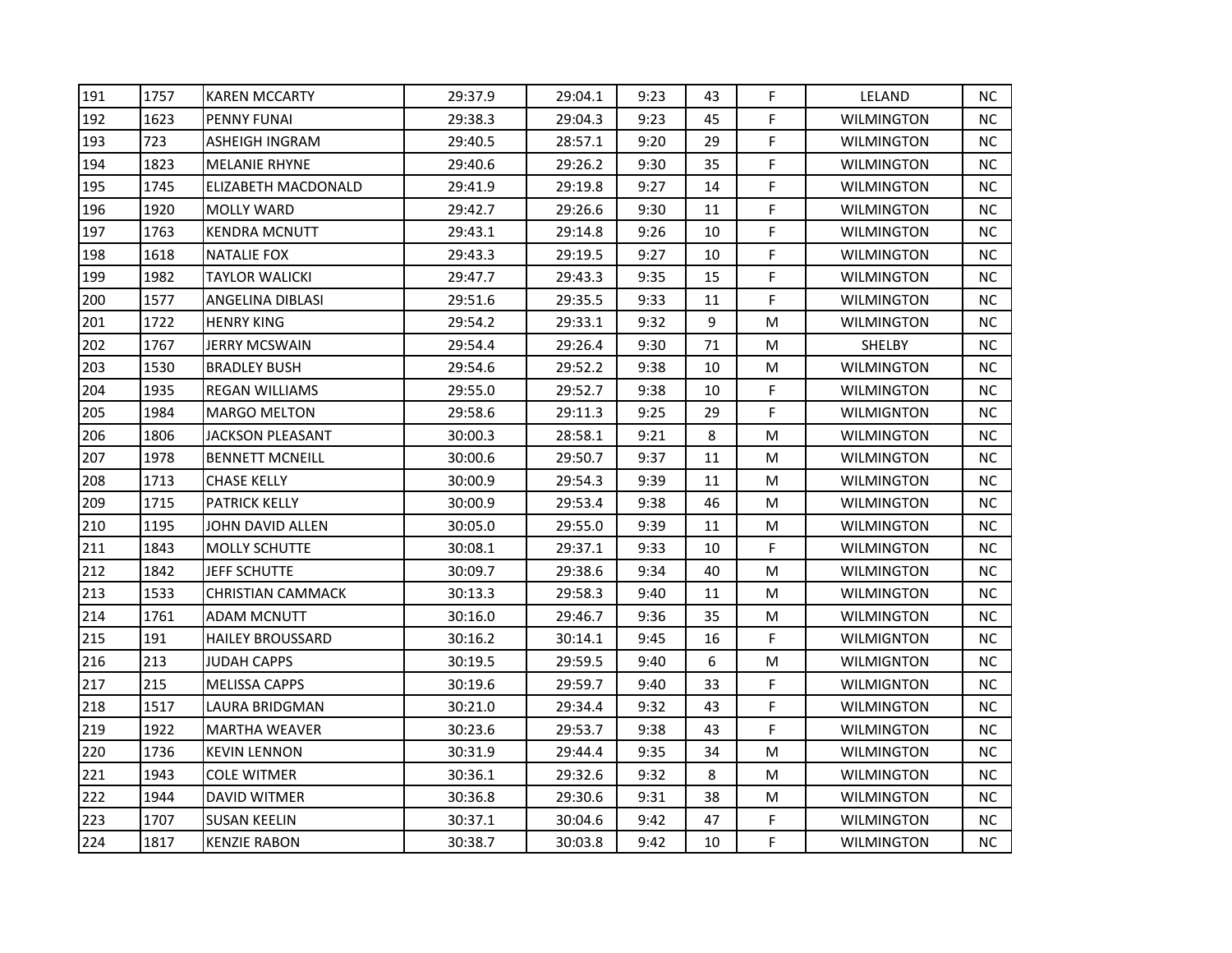| 225 | 1818 | <b>TY RABON</b>        | 30:38.8 | 30:03.3 | 9:42  | 38 | M           | <b>WILMINGTON</b>   | <b>NC</b> |
|-----|------|------------------------|---------|---------|-------|----|-------------|---------------------|-----------|
| 226 | 396  | <b>DAVID CORWIN</b>    | 30:43.6 | 30:42.0 | 9:54  | 11 | M           | <b>WILMIGNTON</b>   | <b>NC</b> |
| 227 | 1581 | <b>AMANDA DICICCO</b>  | 30:43.8 | 30:04.4 | 9:42  | 33 | F           | <b>CASTLE HAYNE</b> | <b>NC</b> |
| 228 | 1558 | TARYN CONNOLLY         | 30:45.9 | 30:20.1 | 9:47  | 10 | F           | <b>WILMINGTON</b>   | NC.       |
| 229 | 1587 | J.R. DOVER             | 30:46.6 | 30:40.2 | 9:54  | 47 | M           | <b>WILMINGTON</b>   | NC        |
| 230 | 1116 | <b>DENISE ALBRECHT</b> | 30:52.0 | 30:43.3 | 9:55  | 48 | F           | WILMINGTON          | <b>NC</b> |
| 231 | 168  | <b>STEVE MCCROSSON</b> | 30:54.8 | 30:10.8 | 9:44  | 37 | M           | <b>WILMIGNTON</b>   | NC.       |
| 232 | 692  | <b>ABBY FLETCHER</b>   | 31:00.8 | 30:46.6 | 9:55  | 10 | F           | <b>WILMIGNTON</b>   | <b>NC</b> |
| 233 | 691  | <b>JODY FLETCHER</b>   | 31:01.4 | 30:43.4 | 9:55  | 40 | M           | <b>WILMINGTON</b>   | <b>NC</b> |
| 234 | 1677 | CATHERINE IMERIAL      | 31:03.5 | 30:29.7 | 9:50  | 47 | F           | <b>WILMINGTON</b>   | NC        |
| 235 | 1933 | NATHANIEL WILLIAMS     | 31:05.0 | 31:04.6 | 10:01 | 9  | M           | <b>WILMINGTON</b>   | NC.       |
| 236 | 713  | <b>JANA DENNIS</b>     | 31:05.8 | 30:52.0 | 9:57  | 29 | F           |                     |           |
| 237 | 721  | <b>ALEXIA POOL</b>     | 31:06.0 | 30:52.6 | 9:57  | 29 | M           | <b>WILMINGTON</b>   | NC        |
| 238 | 686  | <b>JACKSON BURGEE</b>  | 31:06.5 | 30:55.4 | 9:58  | 7  | M           | <b>WILMIGNTON</b>   | <b>NC</b> |
| 239 | 1562 | MICHAEL COOKE          | 31:07.5 | 30:43.1 | 9:55  | 11 | M           | <b>WILMINGTON</b>   | <b>NC</b> |
| 240 | 1896 | JADE THOMPSON          | 31:11.1 | 30:18.8 | 9:46  | 10 | F           | <b>WILMINGTON</b>   | NC.       |
| 241 | 1772 | LISA MISKECH           | 31:15.3 | 30:53.5 | 9:58  | 46 | F           | <b>WILMINGTON</b>   | NС        |
| 242 | 399  | MICHELLE CORWIN        | 31:17.2 | 30:39.6 | 9:53  | 41 | F           | <b>WILMIGNTON</b>   | NC        |
| 243 | 1972 | <b>TARA MULVEY</b>     | 31:18.8 | 30:29.2 | 9:50  | 40 | F           | <b>WILMINGTON</b>   | <b>NC</b> |
| 244 | 1826 | KARI RIGGINS           | 31:21.2 | 30:35.9 | 9:52  | 10 | F           | <b>WILMINGTON</b>   | <b>NC</b> |
| 245 | 1773 | RANDY MISKECH          | 31:21.7 | 31:00.2 | 10:00 | 49 | M           | <b>WILMINGTON</b>   | NC.       |
| 246 | 1689 | ZACKERY JAMES          | 31:22.2 | 30:21.4 | 9:47  | 10 | M           | <b>WILMINGTON</b>   | <b>NC</b> |
| 247 | 1964 | <b>HARRISON ISEAR</b>  | 31:22.2 | 31:10.5 | 10:03 | 8  | M           | <b>WILMINGTON</b>   | NC        |
| 248 | 722  | <b>MOLLY SUPCOE</b>    | 31:22.8 | 29:58.8 | 9:40  | 41 | F           | <b>WILMINGTON</b>   | <b>NC</b> |
| 249 | 1701 | <b>PARKER JOYNER</b>   | 31:23.4 | 31:12.0 | 10:04 | 8  | M           | <b>WILMINGTON</b>   | NC.       |
| 250 | 1888 | ANN SUTTLES            | 31:26.1 | 30:51.4 | 9:57  | 50 | F           | <b>WILMINGTON</b>   | <b>NC</b> |
| 251 | 1645 | <b>BAILEY HALL</b>     | 31:26.5 | 30:41.6 | 9:54  | 25 | F           | <b>WILMINGTON</b>   | <b>NC</b> |
| 252 | 1644 | <b>ADAM HALL</b>       | 31:26.6 | 30:41.0 | 9:54  | 27 | M           | <b>WILMINGTON</b>   | <b>NC</b> |
| 253 | 1637 | <b>GA GREENE</b>       | 31:28.5 | 30:58.0 | 9:59  | 56 | M           | <b>WILMINGTON</b>   | <b>NC</b> |
| 254 | 1927 | <b>SHERRI WELLMON</b>  | 31:32.9 | 31:08.1 | 10:03 | 46 | F           | SHELBY              | NC.       |
| 255 | 1595 | MONIQUE ELLINGTON      | 31:38.7 | 30:48.6 | 9:56  | 57 | $\mathsf F$ | <b>WILMINGTON</b>   | NC        |
| 256 | 1863 | NICOLE SLOCUMB         | 31:39.6 | 30:39.3 | 9:53  | 33 | F           | <b>WILMINGTON</b>   | <b>NC</b> |
| 257 | 1862 | <b>GARRETT SLOCUMB</b> | 31:39.7 | 30:39.4 | 9:53  | 9  | M           | <b>WILMINGTON</b>   | NC.       |
| 258 | 685  | <b>THOMAS BURGEE</b>   | 31:43.6 | 31:32.9 | 10:10 | 10 | M           | <b>WILMIGNTON</b>   | NC        |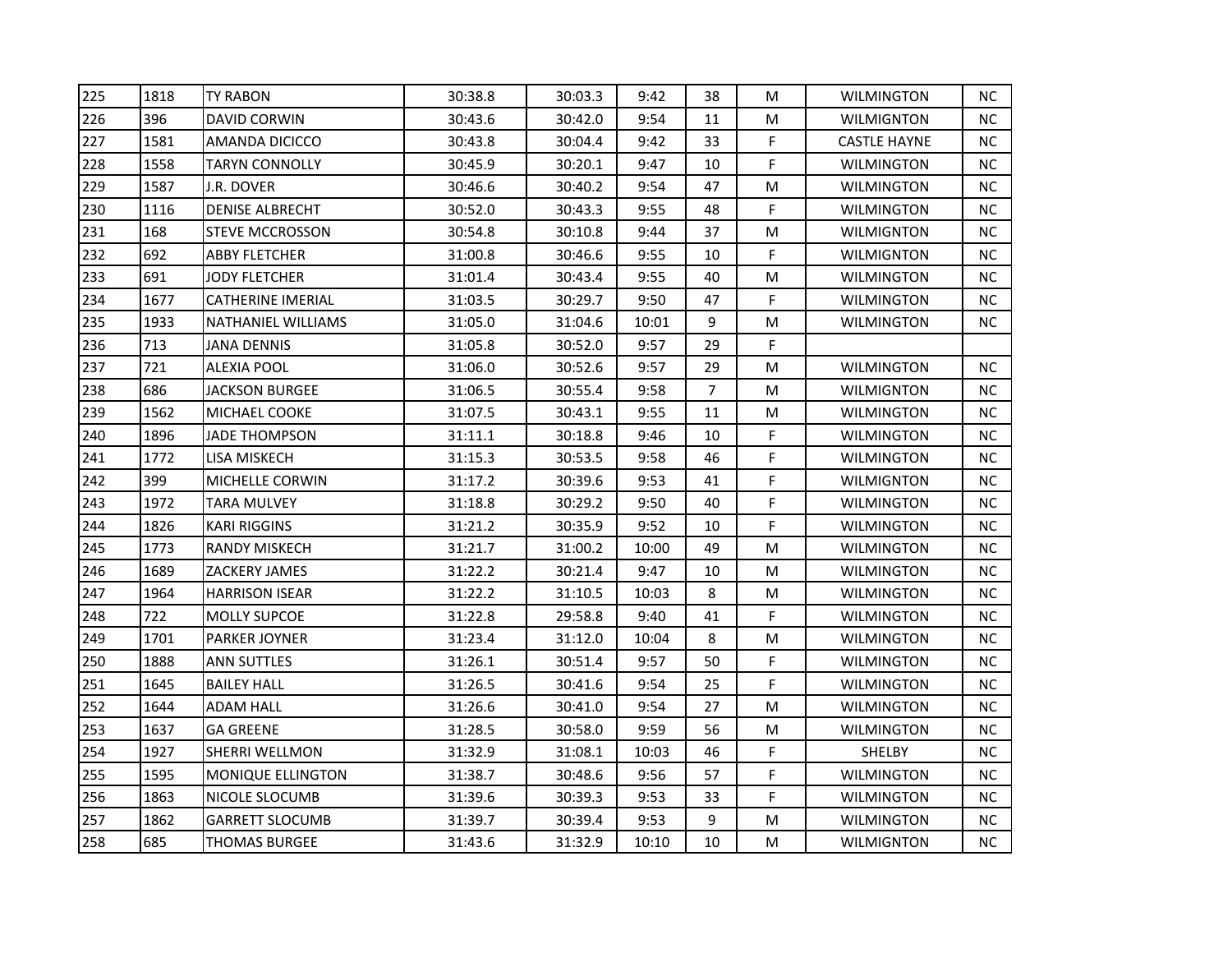| 259 | 1563 | <b>KELLY COTTER</b>    | 31:52.1 | 31:09.7 | 10:03 | 38 | F           | <b>WILMINGTON</b> | <b>NC</b> |
|-----|------|------------------------|---------|---------|-------|----|-------------|-------------------|-----------|
| 260 | 1695 | BRIDGETTE JOHNSON      | 31:52.3 | 31:15.4 | 10:05 | 36 | F           | <b>WILMINGTON</b> | NC.       |
| 261 | 1499 | COLE BISHOP            | 31:55.6 | 31:47.9 | 10:15 | 11 | M           | <b>WILMINGTON</b> | <b>NC</b> |
| 262 | 1532 | AMY BUTNER             | 31:56.9 | 31:29.6 | 10:09 | 38 | F           | <b>WILMINGTON</b> | <b>NC</b> |
| 263 | 1491 | CAROLINE BEACH-VERHEY  | 32:00.8 | 31:48.4 | 10:15 | 10 | F           | <b>WILMINGTON</b> | <b>NC</b> |
| 264 | 1529 | ANDREA BUSCH           | 32:01.0 | 31:30.5 | 10:10 | 44 | F           | <b>WILMINGTON</b> | NC.       |
| 265 | 1907 | TIM VERHEY             | 32:01.2 | 31:48.8 | 10:15 | 47 | M           | LAURINBURG        | NC.       |
| 266 | 1643 | <b>SUSAN HAHN</b>      | 32:03.1 | 31:40.5 | 10:13 | 63 | F           |                   |           |
| 267 | 1614 | <b>KALEIGH FORD</b>    | 32:05.2 | 31:27.6 | 10:09 | 24 | F           | <b>WILMINGTON</b> | <b>NC</b> |
| 268 | 1568 | KAITLYN CUCOLO         | 32:06.1 | 31:52.9 | 10:17 | 10 | F           | <b>WILMINGTON</b> | NC.       |
| 269 | 1777 | DEE MORRISON           | 32:07.9 | 31:48.9 | 10:15 | 49 | F           | CAROLINA BEACH    | NC.       |
| 270 | 1724 | STEPHEN KRUIT          | 32:08.5 | 31:43.4 | 10:14 | 46 | M           | <b>WILMINGTON</b> | NC.       |
| 271 | 1834 | JACOB RUSSELL          | 32:10.2 | 31:43.4 | 10:14 | 10 | M           | <b>WILMINGTON</b> | <b>NC</b> |
| 272 | 1932 | <b>MARKEL WILLIAMS</b> | 32:13.3 | 31:40.8 | 10:13 | 36 | M           | <b>WILMINGTON</b> | <b>NC</b> |
| 273 | 1561 | ELIZABETH COOKE        | 32:14.0 | 31:47.6 | 10:15 | 45 | F           | <b>WILMINGTON</b> | NC.       |
| 274 | 1571 | CHRISTER DAHLGREN      | 32:16.1 | 32:16.1 | 10:25 | 44 | M           | WILMINGTON        | NC.       |
| 275 | 1572 | LILY DAHLGREN          | 32:16.4 | 31:52.3 | 10:17 | 10 | F           | <b>WILMINGTON</b> | <b>NC</b> |
| 276 | 724  | CARA HAINES            | 32:17.3 | 31:32.7 | 10:10 | 27 | F           | <b>WILMIGNTON</b> | <b>NC</b> |
| 277 | 1686 | <b>MARY BETH JAMES</b> | 32:19.7 | 31:48.0 | 10:15 | 35 | F           | <b>WILMINGTON</b> | <b>NC</b> |
| 278 | 170  | AMY PRUNEAU            | 32:21.2 | 31:45.4 | 10:15 | 40 | F           | <b>WILMIGNTON</b> | NC.       |
| 279 | 1792 | CHARLOTTE NORRIS       | 32:21.5 | 32:21.5 | 10:26 | 44 | $\mathsf F$ | <b>WILMINGTON</b> | <b>NC</b> |
| 280 | 1837 | JOHN SAKEL             | 32:23.4 | 31:54.0 | 10:17 | 41 | M           | <b>WILMINGTON</b> | NC.       |
| 281 | 1704 | <b>MALIA KASELL</b>    | 32:23.8 | 31:43.9 | 10:14 | 9  | F           | LELAND            | <b>NC</b> |
| 282 | 1703 | NIKLAS KARP            | 32:26.1 | 32:15.9 | 10:24 | 10 | M           | <b>WILMINGTON</b> | <b>NC</b> |
| 283 | 1702 | KRISTA KARP            | 32:27.5 | 32:17.5 | 10:25 | 51 | F           | <b>WILMINGTON</b> | NC.       |
| 284 | 1737 | SHAUNA LENNON          | 32:31.1 | 31:42.4 | 10:14 | 33 | F           | <b>WILMINGTON</b> | NC.       |
| 285 | 1362 | VIRGINIA BARKER        | 32:31.6 | 31:51.1 | 10:16 | 40 | F           | <b>WILMINGTON</b> | <b>NC</b> |
| 286 | 1619 | <b>CLARY FRENCH</b>    | 32:31.7 | 31:51.1 | 10:16 | 36 | F           | WILMINGTON        | NC.       |
| 287 | 1923 | <b>ASHLEY WEBB</b>     | 32:31.8 | 31:50.8 | 10:16 | 32 | F           | <b>WILMINGTON</b> | <b>NC</b> |
| 288 | 1346 | RICHARD BAHNER         | 32:33.6 | 32:16.3 | 10:25 | 53 | M           | <b>WILMINGTON</b> | NC.       |
| 289 | 119  | <b>KYLE FALLON</b>     | 32:37.8 | 32:13.1 | 10:24 | 12 | M           | <b>WILMINGTON</b> | NC        |
| 290 | 1835 | KRIS RUSSELL           | 32:38.2 | 32:15.7 | 10:24 | 44 | M           | <b>WILMINGTON</b> | <b>NC</b> |
| 291 | 710  | NATHAN ADAMS           | 32:39.0 | 32:13.1 | 10:24 | 30 | M           |                   |           |
| 292 | 1884 | <b>KENNY STONE</b>     | 32:39.2 | 31:54.3 | 10:17 | 42 | M           | <b>WILMINGTON</b> | NC.       |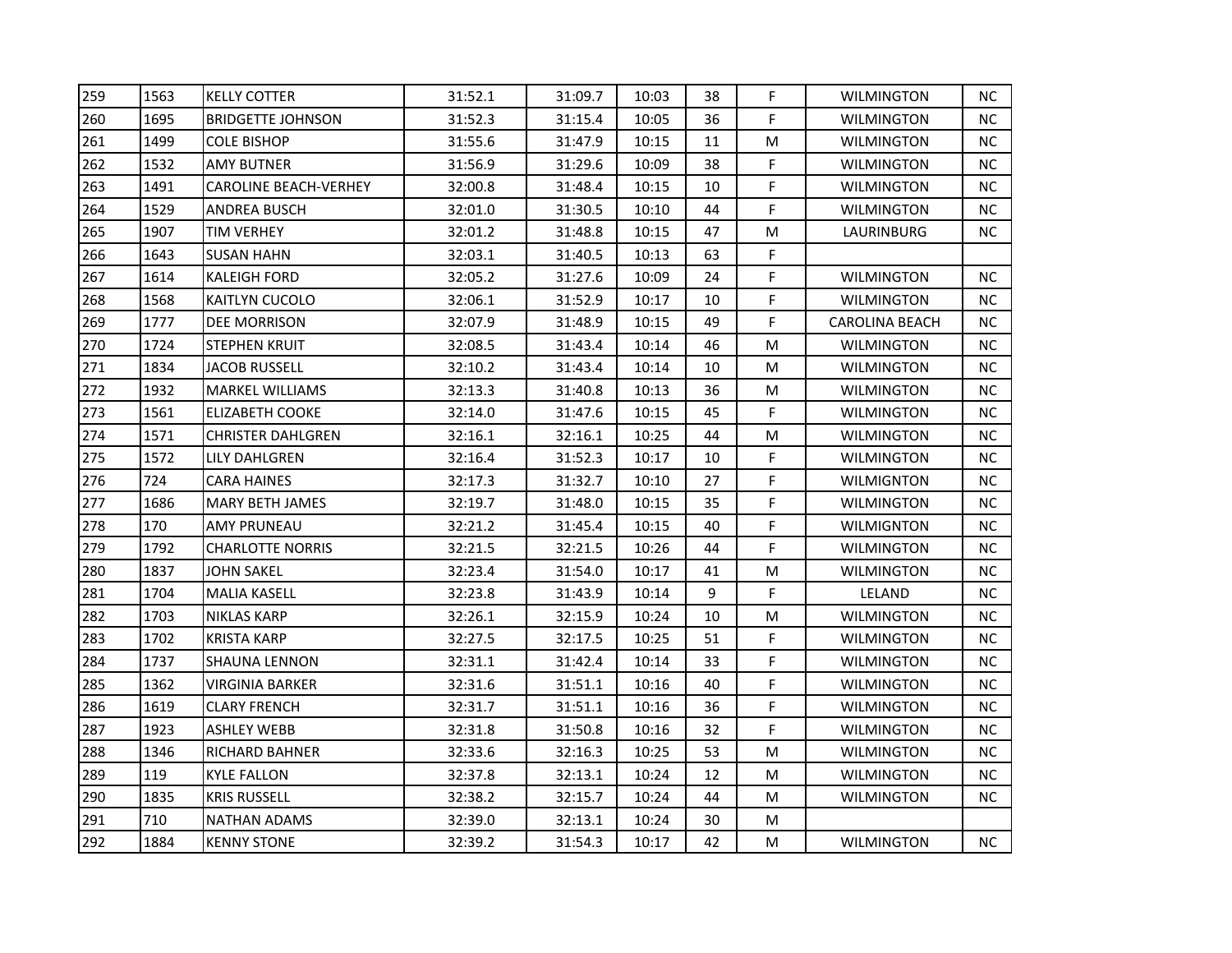| 293 | 1516 | WILLOW BRIDGERS         | 32:40.0 | 32:10.7 | 10:23 | 11 | F | <b>WILMINGTON</b> | NС        |
|-----|------|-------------------------|---------|---------|-------|----|---|-------------------|-----------|
| 294 | 1698 | TIFFANY JONES           | 32:42.8 | 31:14.6 | 10:05 | 38 | F | <b>WILMINGTON</b> | NC.       |
| 295 | 299  | TARA LUCZAK             | 32:52.2 | 32:35.8 | 10:31 | 15 | F | <b>WILMIGNTON</b> | <b>NC</b> |
| 296 | 1866 | IMER SMITH              | 32:53.9 | 32:26.4 | 10:28 | 45 | F | <b>WILMINGTON</b> | <b>NC</b> |
| 297 | 1829 | GRACE ROBERTSON         | 33:00.9 | 32:46.2 | 10:34 | 11 | F | WILMINGTON        | <b>NC</b> |
| 298 | 1590 | TALMADGE DUNCAN         | 33:02.6 | 32:10.2 | 10:23 | 25 | M | <b>WILMINGTON</b> | <b>NC</b> |
| 299 | 1557 | MIKE CONNOLLY           | 33:05.2 | 31:42.1 | 10:14 | 41 | M | <b>WILMINGTON</b> | NC.       |
| 300 | 1827 | ANN ROBERTSON           | 33:08.1 | 32:57.8 | 10:38 | 42 | F | <b>WILMINGTON</b> | <b>NC</b> |
| 301 | 1633 | CAMPBELL GITLRICH       | 33:09.3 | 33:06.0 | 10:41 | 12 | M | <b>WILMINGTON</b> | <b>NC</b> |
| 302 | 1490 | LIZ BARTELS             | 33:15.1 | 32:32.2 | 10:30 | 25 | F | <b>WILMINGTON</b> | <b>NC</b> |
| 303 | 1675 | CHRISTY HOWE            | 33:17.0 | 32:26.7 | 10:28 | 40 | F | <b>WILMINGTON</b> | NC.       |
| 304 | 1700 | LAURA JOYNER            | 33:18.3 | 33:06.9 | 10:41 | 44 | F | <b>WILMINGTON</b> | NС        |
| 305 | 1646 | <b>MASON PAIGE HALL</b> | 33:19.3 | 32:46.3 | 10:34 | 10 | F | <b>WILMINGTON</b> | <b>NC</b> |
| 306 | 1912 | TYLER WALKER            | 33:19.3 | 32:45.9 | 10:34 | 20 | M | <b>WILMINGTON</b> | <b>NC</b> |
| 307 | 1849 | JOSHUA SHACKELFORD      | 33:22.6 | 33:18.4 | 10:45 | 11 | M | <b>WILMINGTON</b> | NC.       |
| 308 | 1848 | BRADLEY SHACKELFORD     | 33:24.4 | 33:24.4 | 10:46 | 17 | M | WILMINGTON        | <b>NC</b> |
| 309 | 1851 | KIMBERLY SHELOR         | 33:28.4 | 32:52.5 | 10:36 | 33 | F | <b>WILMINGTON</b> | <b>NC</b> |
| 310 | 1877 | <b>JERRID SPIVEY</b>    | 33:29.6 | 33:27.1 | 10:47 | 11 | M | <b>WILMINGTON</b> | <b>NC</b> |
| 311 | 1674 | <b>NASIRA HOWARD</b>    | 33:30.8 | 33:25.4 | 10:47 | 13 | F | <b>WILMINGTON</b> | <b>NC</b> |
| 312 | 1642 | DENISHA HAGAN           | 33:34.6 | 32:23.9 | 10:27 | 29 | F | <b>WILMINGTON</b> | NC.       |
| 313 | 1977 | BLAKE ISLA              | 33:40.6 | 33:39.6 | 10:51 | 12 | M | <b>WILMINGTON</b> | <b>NC</b> |
| 314 | 1787 | <b>COLTRANE NEVRUZ</b>  | 33:43.3 | 33:27.7 | 10:47 | 10 | M | <b>WILMINGTON</b> | NC.       |
| 315 | 1597 | ALDO ESPRAZA-VASQUEZ    | 33:52.7 | 33:50.6 | 10:55 | 12 | M | <b>WILMINGTON</b> | <b>NC</b> |
| 316 | 1493 | JB BELL                 | 33:53.0 | 33:29.3 | 10:48 | 11 | M | WILMINGTON        | <b>NC</b> |
| 317 | 1830 | MICHELLE ROBINSON       | 33:55.3 | 33:42.6 | 10:52 | 46 | F | <b>WILMINGTON</b> | NC.       |
| 318 | 1974 | TYLER ROBERTS           | 33:55.7 | 32:53.4 | 10:36 | 21 | M | <b>WILMINGTON</b> | NC.       |
| 319 | 1754 | EMMA MAUK               | 33:56.5 | 33:37.5 | 10:51 | 10 | F | <b>WILMINGTON</b> | <b>NC</b> |
| 320 | 412  | TRACY BELL              | 33:56.9 | 33:37.4 | 10:51 | 41 | F | <b>WILMIGNTON</b> | <b>NC</b> |
| 321 | 411  | <b>MARLEY BELL</b>      | 33:57.0 | 33:37.7 | 10:51 | 9  | F | <b>WILMIGNTON</b> | <b>NC</b> |
| 322 | 1605 | <b>GRAHAM FARRELL</b>   | 34:02.5 | 33:02.0 | 10:39 | 8  | M | <b>WILMINGTON</b> | <b>NC</b> |
| 323 | 1604 | <b>BRANDON FARRELL</b>  | 34:04.1 | 33:02.6 | 10:39 | 43 | M | <b>WILMINGTON</b> | NC        |
| 324 | 1886 | <b>BRYAN STUCK</b>      | 34:08.2 | 33:38.3 | 10:51 | 39 | M | <b>WILMINGTON</b> | <b>NC</b> |
| 325 | 1788 | CORI NEVRUZ             | 34:08.7 | 33:53.6 | 10:56 | 40 | F | <b>WILMINGTON</b> | NC.       |
| 326 | 1236 | EDDIE ANDERSON          | 34:08.7 | 33:39.3 | 10:51 | 53 | M | <b>WILMINGTON</b> | NC        |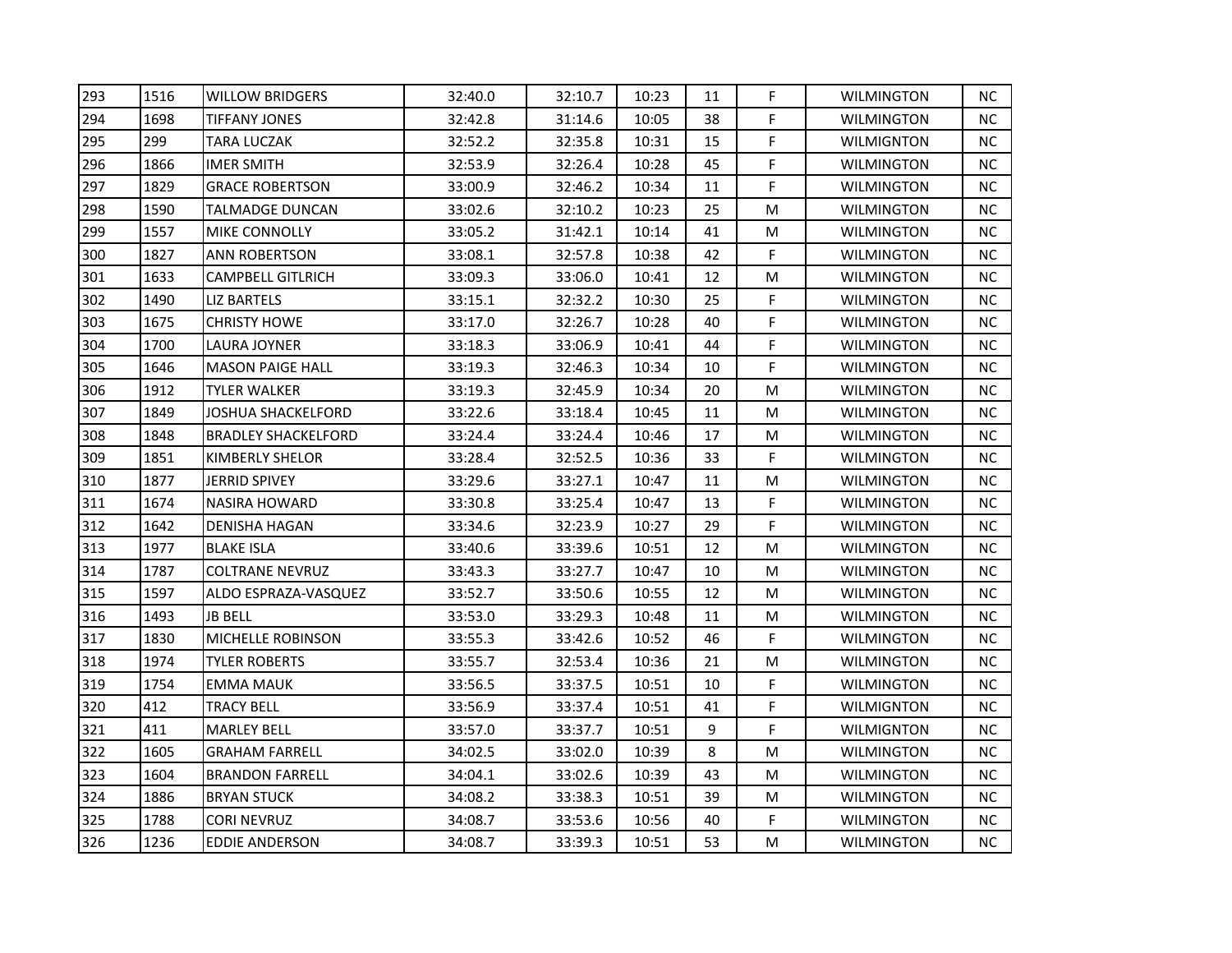| 327 | 1596 | <b>MATT ELLIOTT</b>   | 34:10.2 | 33:22.9 | 10:46 | 56 | M           | <b>ELIZABETH CITY</b> | <b>NC</b> |
|-----|------|-----------------------|---------|---------|-------|----|-------------|-----------------------|-----------|
| 328 | 1592 | <b>KRISTINE EASON</b> | 34:11.7 | 33:44.0 | 10:53 | 39 | F.          | <b>WILMINGTON</b>     | <b>NC</b> |
| 329 | 1976 | <b>KARYN BRITT</b>    | 34:22.9 | 33:34.9 | 10:50 | 46 | F           | WILMINGTON            | <b>NC</b> |
| 330 | 167  | <b>MOLLY CRAWFORD</b> | 34:25.8 | 33:40.7 | 10:52 | 29 | F           | <b>WILMIGNTON</b>     | NC.       |
| 331 | 1492 | RYAN BECKSTEIN        | 34:27.8 | 33:55.1 | 10:56 | 33 | M           | <b>WILMINGTON</b>     | NC.       |
| 332 | 1780 | STEPHANIE MUELLER     | 34:28.2 | 33:48.8 | 10:54 | 34 | F           | WILMINGTON            | <b>NC</b> |
| 333 | 1650 | DAN HARKINS           | 34:33.0 | 34:10.4 | 11:01 | 65 | M           | WILMINGTON            | NC.       |
| 334 | 1676 | OWEN HOWELL           | 34:38.9 | 34:01.6 | 10:58 | 30 | M           | <b>WILMINGTON</b>     | <b>NC</b> |
| 335 | 1593 | WANDA EASON           | 34:45.5 | 34:21.7 | 11:05 | 65 | F           | <b>WILMINGTON</b>     | <b>NC</b> |
| 336 | 1831 | LAUREN ROMANO         | 34:46.0 | 34:03.3 | 10:59 | 27 | F           | <b>WILMINGTON</b>     | NC.       |
| 337 | 730  | SARAH KRYSIEWSKY      | 34:54.6 | 33:45.0 | 10:53 | 25 | F           | <b>WILMINGTON</b>     | NC.       |
| 338 | 1305 | MIKE ARKINSON         | 34:59.4 | 34:40.5 | 11:11 | 50 | M           | <b>WILMINGTON</b>     | NC.       |
| 339 | 1612 | <b>CARSON FISHER</b>  | 35:03.9 | 34:00.7 | 10:58 | 10 | M           | <b>WILMINGTON</b>     | <b>NC</b> |
| 340 | 1631 | ALEXIS GIBSON         | 35:04.8 | 34:20.9 | 11:05 | 22 | F           | WILMINGTON            | <b>NC</b> |
| 341 | 1844 | JAMIE SCOLDINO        | 35:04.9 | 34:21.1 | 11:05 | 28 | F           | <b>WILMINGTON</b>     | <b>NC</b> |
| 342 | 1497 | CATHERINE BERRIO      | 35:07.4 | 34:28.0 | 11:07 | 34 | F           | <b>WILMINGTON</b>     | NC.       |
| 343 | 149  | RYAN CAMERON          | 35:07.7 | 34:51.9 | 11:15 | 10 | M           | <b>WILMIGNTON</b>     | NС        |
| 344 | 1965 | FRANKIE POLLOCK JR.   | 35:10.4 | 34:09.2 | 11:01 | 36 | M           | <b>WILMINGTON</b>     | NC        |
| 345 | 1755 | JENNA MCCAIN          | 35:10.5 | 34:11.5 | 11:02 | 10 | F           | <b>WILMINGTON</b>     | <b>NC</b> |
| 346 | 1774 | <b>SYDNEY MOORE</b>   | 35:10.8 | 34:11.8 | 11:02 | 10 | F           | WILMINGTON            | NC.       |
| 347 | 1971 | SHANNON ELLIOT        | 35:14.2 | 34:28.7 | 11:07 | 50 | F           | <b>ELIZABETH CITY</b> | NC.       |
| 348 | 1548 | HEATHER CHITTY        | 35:21.2 | 34:52.3 | 11:15 | 44 | F           | <b>WILMINGTON</b>     | NC.       |
| 349 | 1994 | WESLEY HUNTER         | 35:21.2 | 34:01.3 | 10:58 | 61 | M           | <b>WILMIGNTON</b>     | <b>NC</b> |
| 350 | 1794 | <b>JULIE NOVELLO</b>  | 35:31.3 | 34:57.0 | 11:16 | 28 | F           | <b>WILMINGTON</b>     | <b>NC</b> |
| 351 | 1717 | MARIAM KHARBAT        | 35:57.0 | 35:25.1 | 11:25 | 15 | F           | <b>WILMINGTON</b>     | NC.       |
| 352 | 616  | RALEIGH SUTTON        | 35:58.1 | 34:39.1 | 11:11 | 6  | M           | <b>WILMIGNTON</b>     | NC        |
| 353 | 472  | CARTER SUTTON         | 35:59.7 | 34:40.5 | 11:11 | 9  | M           | <b>WILMIGNTON</b>     | <b>NC</b> |
| 354 | 687  | <b>BRADLEY SUTTON</b> | 35:59.8 | 35:59.8 | 11:36 | 34 | M           | <b>WILMIGNTON</b>     | <b>NC</b> |
| 355 | 465  | PHILIP SUTTON         | 36:01.0 | 34:42.0 | 11:12 | 39 | M           | WILMIGNTON            | <b>NC</b> |
| 356 | 1967 | STEPHANIE WALKER      | 36:06.2 | 36:00.8 | 11:37 | 13 | F           | <b>WILMINGTON</b>     | NC.       |
| 357 | 1601 | CHRISTA FAISON        | 36:19.3 | 35:37.6 | 11:29 | 23 | F           | <b>CASTLE HAYNE</b>   | NC        |
| 358 | 1861 | ASHTON SLOCUM         | 36:20.0 | 35:42.9 | 11:31 | 28 | F           | <b>WILMINGTON</b>     | <b>NC</b> |
| 359 | 1651 | <b>BLAKE HARRELL</b>  | 36:20.8 | 36:00.4 | 11:37 | 11 | M           | <b>WILMINGTON</b>     | NC.       |
| 360 | 1613 | <b>LILIAN FISHER</b>  | 36:33.1 | 36:14.3 | 11:41 | 10 | $\mathsf F$ | <b>WILMINGTON</b>     | NC        |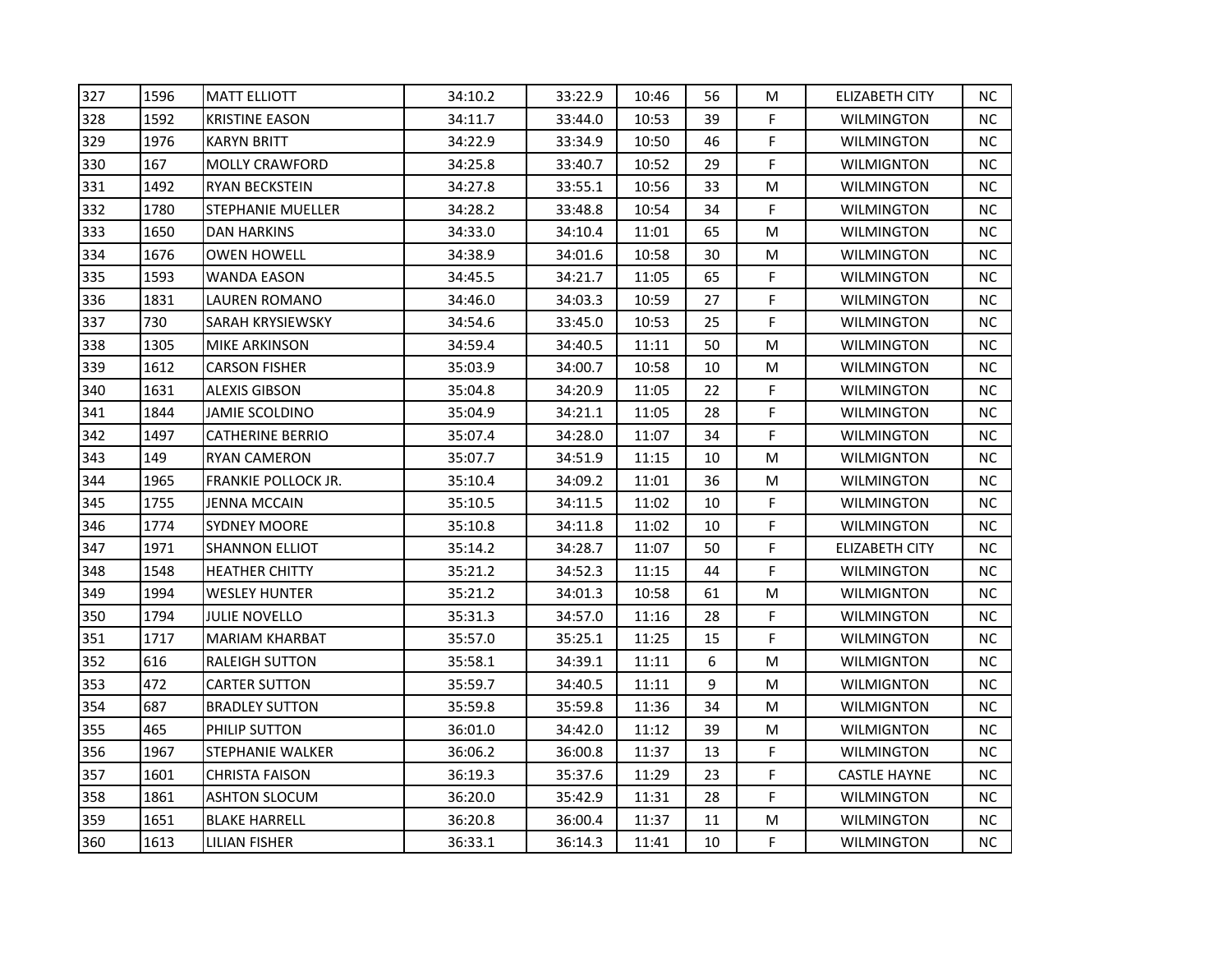| 361 | 1741 | <b>SELINA LILLY</b>     | 36:34.6 | 36:09.8 | 11:40 | 10 | F           | <b>WILMINGTON</b> | NС        |
|-----|------|-------------------------|---------|---------|-------|----|-------------|-------------------|-----------|
| 362 | 1905 | <b>COURTNEY VANNOTE</b> | 36:36.3 | 36:17.7 | 11:42 | 10 | F           | <b>WILMINGTON</b> | NC.       |
| 363 | 1906 | <b>SCOTT VANNOTE</b>    | 36:37.2 | 36:20.1 | 11:43 | 44 | M           | <b>WILMINGTON</b> | <b>NC</b> |
| 364 | 1535 | VALADIE CAMMACK         | 36:41.5 | 36:08.5 | 11:39 | 8  | F           | <b>WILMINGTON</b> | <b>NC</b> |
| 365 | 1520 | CARTER BRITT            | 36:45.8 | 36:21.5 | 11:44 | 11 | F           | <b>WILMINGTON</b> | <b>NC</b> |
| 366 | 1832 | BELLA RUSS              | 36:46.3 | 36:26.9 | 11:45 | 11 | F           | <b>WILMINGTON</b> | <b>NC</b> |
| 367 | 1891 | LYNNE SWEET             | 36:48.1 | 36:09.2 | 11:40 | 51 | F           | <b>WILMINGTON</b> | NC.       |
| 368 | 1892 | ROBERT SWEET            | 36:48.2 | 36:09.3 | 11:40 | 45 | M           | <b>WILMINGTON</b> | <b>NC</b> |
| 369 | 1495 | <b>MEGHAN BENNETT</b>   | 36:49.4 | 35:46.8 | 11:32 | 30 | F           | <b>WILMINGTON</b> | <b>NC</b> |
| 370 | 1569 | NICOLE CUCOLO           | 36:49.6 | 36:35.5 | 11:48 | 36 | F           | <b>WILMINGTON</b> | <b>NC</b> |
| 371 | 1685 | ALICE JAMES             | 36:50.0 | 36:24.6 | 11:45 | 11 | F           | <b>WILMINGTON</b> | NC.       |
| 372 | 1687 | ROBERT JAMES            | 36:50.2 | 36:23.8 | 11:44 | 39 | M           | <b>WILMINGTON</b> | NC.       |
| 373 | 1706 | MARY K KAYLER           | 36:52.5 | 36:07.2 | 11:39 | 43 | $\mathsf F$ | LELAND            | <b>NC</b> |
| 374 | 1766 | <b>MARGARET MCSTEEN</b> | 37:01.8 | 36:21.3 | 11:44 | 53 | F           | <b>WILMINGTON</b> | <b>NC</b> |
| 375 | 1973 | DEBORAH HARRISON        | 37:10.5 | 36:03.2 | 11:38 | 24 | F           | <b>WILMINGTON</b> | NC.       |
| 376 | 1890 | CLAIRE SWANSON          | 37:23.3 | 36:32.0 | 11:47 | 27 | F           | WILMINGTON        | NC.       |
| 377 | 1512 | WILLIAM BRAMBLE         | 37:24.3 | 36:32.4 | 11:47 | 29 | M           | <b>WILMINGTON</b> | NC.       |
| 378 | 725  | ADRIANAN                | 37:24.6 | 37:05.3 | 11:58 | 10 | F           |                   |           |
| 379 | 1975 | <b>REGINA FISHER</b>    | 37:24.8 | 37:05.0 | 11:58 | 44 | F           | <b>WILMINGTON</b> | <b>NC</b> |
| 380 | 1872 | EDUARDO SOMECH          | 37:26.9 | 35:44.0 | 11:32 | 38 | M           | <b>WILMINGTON</b> | NC.       |
| 381 | 1611 | LEA FIELD               | 37:34.8 | 36:41.7 | 11:50 | 9  | F           | <b>WILMINGTON</b> | <b>NC</b> |
| 382 | 1998 | LAUREN KEFALONITIS      | 37:35.2 | 36:54.8 | 11:54 | 36 | F           | <b>WILMIGNTON</b> | NC.       |
| 383 | 114  | <b>MARIE FIELD</b>      | 37:35.2 | 36:41.3 | 11:50 | 46 | F           | <b>WILMINGTON</b> | <b>NC</b> |
| 384 | 1678 | <b>KATE IRELAND</b>     | 37:37.8 | 37:01.2 | 11:56 | 23 | F           | WILMINGTON        | <b>NC</b> |
| 385 | 1752 | SAM MARTIN              | 37:45.9 | 36:20.4 | 11:43 | 36 | M           | LELAND            | NC.       |
| 386 | 1720 | BURT KILPATRICK         | 37:50.7 | 36:44.0 | 11:51 | 46 | M           | <b>WILMINGTON</b> | NC.       |
| 387 | 1494 | KIMBERLY BELL           | 37:53.3 | 37:28.0 | 12:05 | 38 | F           | <b>WILMINGTON</b> | <b>NC</b> |
| 388 | 1750 | KATIE MARTIN            | 37:54.8 | 36:29.2 | 11:46 | 36 | F           | LELAND            | <b>NC</b> |
| 389 | 1833 | DONNA RUSS              | 37:57.2 | 37:37.6 | 12:08 | 45 | F           | <b>WILMINGTON</b> | <b>NC</b> |
| 390 | 1949 | RILEY WOODS             | 37:57.4 | 37:35.9 | 12:07 | 26 | F           | <b>WILMINGTON</b> | NC.       |
| 391 | 1992 | PATRICIA SCHIZZANO      | 37:59.3 | 36:57.8 | 11:55 | 44 | F           | <b>WILMIGNTON</b> | NC        |
| 392 | 1600 | SHEILA EVANS            | 38:02.3 | 36:55.0 | 11:55 | 52 | F           | <b>WILMINGTON</b> | <b>NC</b> |
| 393 | 1638 | <b>KAREN GREENE</b>     | 38:04.8 | 37:28.5 | 12:05 | 54 | F           | <b>WILMINGTON</b> | NC.       |
| 394 | 1599 | <b>HOLLEY EVANS</b>     | 38:07.7 | 37:30.8 | 12:06 | 58 | F           | ROCKY POINT       | NC        |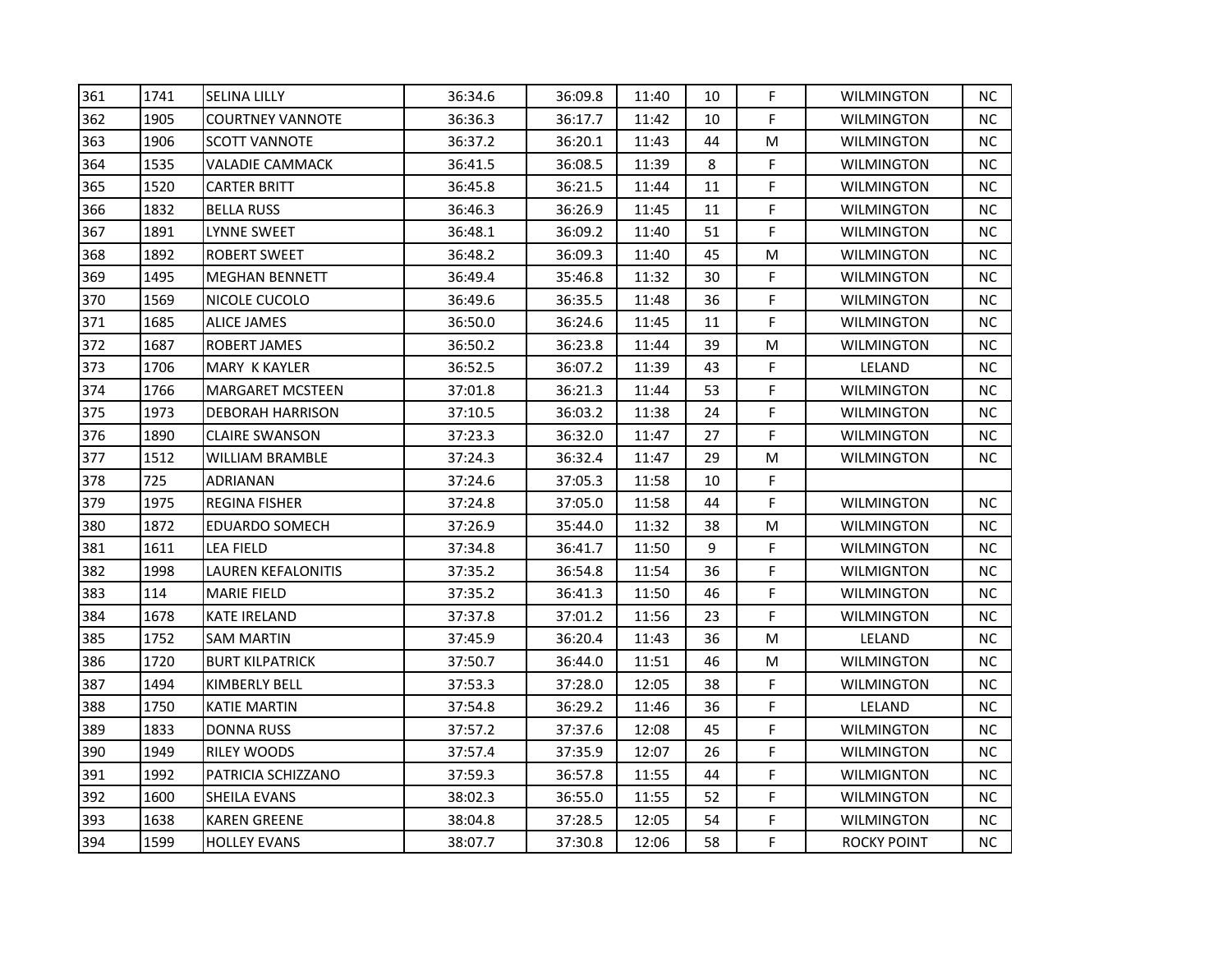| 395 | 1683 | <b>JOY RUTH JACOCKS</b> | 38:08.3 | 37:21.1 | 12:03 | 10 | F  | <b>WILMINGTON</b> | <b>NC</b> |
|-----|------|-------------------------|---------|---------|-------|----|----|-------------------|-----------|
| 396 | 1628 | <b>MEG GEORGE</b>       | 38:18.4 | 37:14.5 | 12:01 | 39 | F  | WILMINGTON        | NC.       |
| 397 | 1627 | LUCY GEORGE             | 38:19.0 | 37:13.9 | 12:00 | 9  | F  | <b>WILMINGTON</b> | NC        |
| 398 | 1771 | <b>MISTY MILLER</b>     | 38:28.9 | 37:30.7 | 12:06 | 24 | F  | <b>WILMINGTON</b> | NC.       |
| 399 | 1850 | LYNDA SHARPE            | 38:30.6 | 37:56.2 | 12:14 | 54 | F  | <b>WILMINGTON</b> | <b>NC</b> |
| 400 | 1684 | PATRICIA JACOCKS        | 38:33.7 | 37:46.7 | 12:11 | 52 | F  | <b>WILMINGTON</b> | NC.       |
| 401 | 1858 | <b>REILLY SIZEMORE</b>  | 38:35.3 | 37:43.9 | 12:10 | 9  | F  | <b>WILMINGTON</b> | NC.       |
| 402 | 1985 | <b>ALLISION HOFFMAN</b> | 38:36.6 | 37:44.9 | 12:10 | 28 | F  | <b>WILMINGTON</b> | NC.       |
| 403 | 246  | <b>KELLY MULL</b>       | 38:37.0 | 37:48.0 | 12:12 | 32 | F  | <b>WILMIGNTON</b> | <b>NC</b> |
| 404 | 709  | ELLA GODDARD            | 38:38.4 | 38:26.6 | 12:24 | 10 | F  |                   |           |
| 405 | 700  | <b>SALLY VONKOLNITZ</b> | 38:39.6 | 38:37.7 | 12:27 | 9  | F  | <b>WILMINGTON</b> | NC.       |
| 406 | 1534 | CRYSTAL CAMMACK         | 38:43.3 | 38:10.1 | 12:19 | 42 | F  | <b>WILMINGTON</b> | NC.       |
| 407 | 1609 | <b>RILEY FERGUSON</b>   | 38:54.5 | 38:37.3 | 12:27 | 17 | F  | WILMINGTON        | NC.       |
| 408 | 1608 | <b>BRAYDEN FERGUSON</b> | 38:55.5 | 38:25.7 | 12:24 | 12 | M  | WILMINGTON        | NC.       |
| 409 | 1904 | <b>DENISE USHER</b>     | 38:58.5 | 38:27.7 | 12:24 | 45 | F  | <b>WILMINGTON</b> | NC.       |
| 410 | 1895 | <b>KRISTIE THIRY</b>    | 38:59.2 | 38:06.0 | 12:17 | 43 | F  | <b>WILMINGTON</b> | <b>NC</b> |
| 411 | 1894 | KAYLIN THIRY            | 38:59.3 | 38:06.0 | 12:17 | 9  | F  | <b>WILMINGTON</b> | <b>NC</b> |
| 412 | 1625 | <b>ROBIN GAUSE</b>      | 39:01.1 | 38:12.0 | 12:19 | 54 | F  | <b>WILMINGTON</b> | NC.       |
| 413 | 684  | BARBARA HUGHES          | 39:01.7 | 38:12.4 | 12:19 | 52 | F  | WILMIGNTON        | NC.       |
| 414 | 1808 | <b>GWENETH POWELL</b>   | 39:24.1 | 38:41.7 | 12:29 | 8  | F. | <b>WILMINGTON</b> | NC.       |
| 415 | 1821 | KAYLA RASHADA           | 39:27.2 | 39:24.4 | 12:43 | 12 | F  | <b>WILMINGTON</b> | NC.       |
| 416 | 445  | <b>OTTO MEINHEIT</b>    | 39:28.2 | 39:12.7 | 12:39 | 9  | F  | <b>WILMIGNTON</b> | NC.       |
| 417 | 454  | HILLARY MEINHEIT        | 39:28.5 | 39:12.7 | 12:39 | 44 | F  | <b>WILMIGNTON</b> | NC.       |
| 418 | 1718 | <b>JUDY KIERNAN</b>     | 39:45.7 | 38:54.3 | 12:33 | 74 | F  | <b>WILMINGTON</b> | NC.       |
| 419 | 326  | <b>BRODEN ASKEW</b>     | 39:47.8 | 39:47.8 | 12:50 | 40 | F  | <b>WILMIGNTON</b> | <b>NC</b> |
| 420 | 1809 | <b>HEATHER POWELL</b>   | 39:48.2 | 39:06.2 | 12:37 | 42 | F  | <b>WILMINGTON</b> | NC.       |
| 421 | 334  | ANNALYSE ASKEW          | 39:50.5 | 39:50.5 | 12:51 | 10 | F  | <b>WILMIGNTON</b> | NC.       |
| 422 | 1953 | LATOYA YOUNG            | 39:50.8 | 39:18.8 | 12:41 | 28 | F. | <b>BOLIVIA</b>    | NC.       |
| 423 | 1661 | JAMES HEMBREE           | 39:52.2 | 38:54.6 | 12:33 | 40 | м  | <b>WILMINGTON</b> | <b>NC</b> |
| 424 | 1514 | <b>PATTY BRASWELL</b>   | 39:52.4 | 39:29.6 | 12:44 | 51 | F  | <b>WILMINGTON</b> | NC.       |
| 425 | 1857 | SHEMEKA SHUFFORD        | 40:09.3 | 39:00.4 | 12:35 | 39 | F  | RIEGELWOOD        | NC.       |
| 426 | 1775 | TAMMY MOORE             | 40:09.5 | 39:12.4 | 12:39 | 41 | F  | <b>WILMINGTON</b> | <b>NC</b> |
| 427 | 1756 | PATRICIA MCCAIN         | 40:10.4 | 39:11.3 | 12:38 | 37 | F  | <b>WILMINGTON</b> | NC.       |
| 428 | 1546 | <b>SHANNON CHAPPELL</b> | 40:16.7 | 39:42.2 | 12:48 | 42 | F  | WILMINGTON        | NC.       |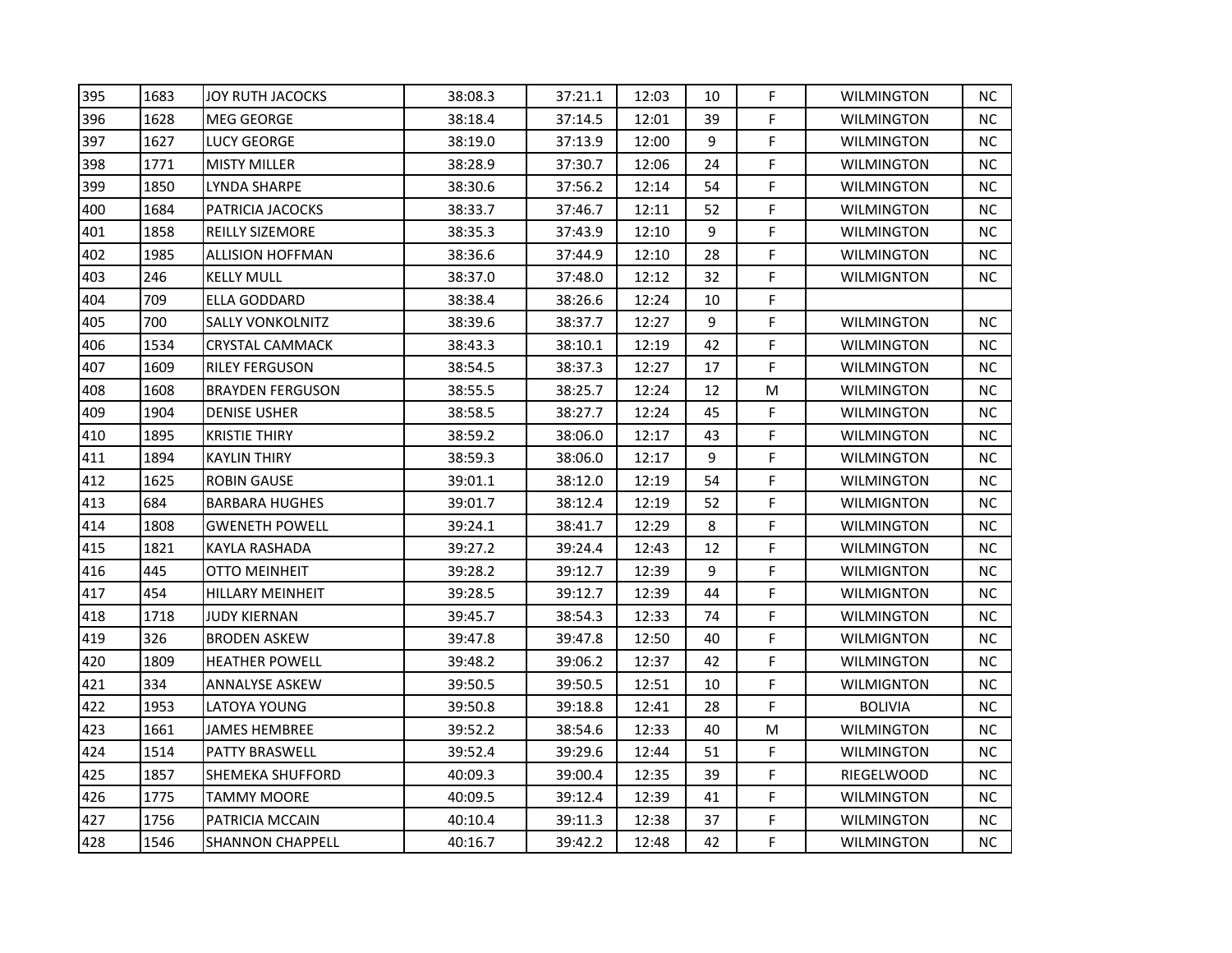| 429 | 1567 | <b>JENNIFER COVINGTON</b> | 40:17.5 | 39:22.9 | 12:42 | 39 | F           | <b>WILMINGTON</b>   | <b>NC</b> |
|-----|------|---------------------------|---------|---------|-------|----|-------------|---------------------|-----------|
| 430 | 1566 | <b>GRACE COVINGTON</b>    | 40:17.5 | 39:23.0 | 12:42 | 10 | F           | <b>WILMINGTON</b>   | <b>NC</b> |
| 431 | 1731 | REBECCA LARD              | 40:21.0 | 39:49.0 | 12:51 | 21 | F           | ADVANCE             | <b>NC</b> |
| 432 | 1710 | BROOK KELLEY              | 40:29.9 | 39:38.6 | 12:47 | 41 | F           | <b>WILMINGTON</b>   | NC.       |
| 433 | 1744 | MARITZA ARAGON LUCERO     | 40:30.5 | 39:38.9 | 12:47 | 10 | F           | <b>WILMINGTON</b>   | NC.       |
| 434 | 1889 | <b>MARYN SWANK</b>        | 40:30.8 | 40:07.8 | 12:56 | 10 | F           | WILMINGTON          | <b>NC</b> |
| 435 | 1725 | TESSA KRUIT               | 40:33.3 | 40:08.6 | 12:57 | 10 | F           | <b>WILMINGTON</b>   | NC.       |
| 436 | 1527 | <b>BETH BRUTON</b>        | 40:43.1 | 39:54.7 | 12:52 | 59 | F           | <b>WILMINGTON</b>   | <b>NC</b> |
| 437 | 1552 | CIE'ANDRE' COKER          | 40:43.2 | 40:36.2 | 13:06 | 13 | M           | <b>WILMINGTON</b>   | <b>NC</b> |
| 438 | 1735 | KATHERINE LENNON          | 40:45.0 | 39:56.2 | 12:53 | 11 | F           | <b>WILMINGTON</b>   | NC.       |
| 439 | 1734 | BRUCE LENNON              | 40:45.0 | 39:56.6 | 12:53 | 47 | M           | <b>WILMINGTON</b>   | NC.       |
| 440 | 688  | <b>KIERRA SUTTON</b>      | 40:54.4 | 39:34.8 | 12:46 | 34 | F           | <b>WILMIGNTON</b>   | NC.       |
| 441 | 1740 | KARA LILLY                | 40:59.2 | 40:25.5 | 13:02 | 42 | F           | <b>WILMINGTON</b>   | NC.       |
| 442 | 1334 | KATELYNN ASHLEY           | 41:02.0 | 39:58.6 | 12:54 | 26 | F           | <b>WILMINGTON</b>   | <b>NC</b> |
| 443 | 1723 | LISA KLINGENSMITH         | 41:02.9 | 39:58.9 | 12:54 | 32 | F           | LELAND              | <b>NC</b> |
| 444 | 1705 | NADIA KASELL              | 41:06.0 | 40:26.4 | 13:03 | 7  | $\mathsf F$ | LELAND              | NC.       |
| 445 | 1815 | KATY PUTNAM               | 41:06.8 | 40:12.5 | 12:58 | 39 | F           | <b>WILMINGTON</b>   | NС        |
| 446 | 1549 | RACHEL CHRISTIAN          | 41:07.6 | 40:13.6 | 12:58 | 27 | F           | <b>JACKSONVILLE</b> | NC        |
| 447 | 1502 | CYNDY BLISS               | 41:09.0 | 40:30.1 | 13:04 | 40 | F           | LELAND              | <b>NC</b> |
| 448 | 1768 | JANIYA MESSICK            | 41:13.4 | 41:08.6 | 13:16 | 12 | F           | <b>WILMINGTON</b>   | NC.       |
| 449 | 1667 | PATRICK HOLDER            | 41:13.9 | 41:09.0 | 13:16 | 32 | M           | <b>WILMINGTON</b>   | NC.       |
| 450 | 1680 | <b>JESSICA JACKSON</b>    | 41:18.3 | 41:13.3 | 13:18 | 12 | F           | <b>WILMINGTON</b>   | NC.       |
| 451 | 1900 | KRISTIN TOPKA             | 41:19.6 | 40:26.1 | 13:03 | 43 | F           | <b>FAYETTEVILLE</b> | <b>NC</b> |
| 452 | 1663 | <b>DENISE HEYE</b>        | 41:34.6 | 41:08.4 | 13:16 | 44 | F           | <b>WILMINGTON</b>   | <b>NC</b> |
| 453 | 1550 | AALIYAH CISNEROS          | 41:37.2 | 41:33.3 | 13:24 | 12 | F           | <b>WILMINGTON</b>   | NC.       |
| 454 | 1845 | JULIET SEITZ              | 41:44.7 | 40:37.5 | 13:06 | 35 | F           | WILMINGTON          | NC        |
| 455 | 1664 | GIGI HEYE                 | 42:00.5 | 41:34.4 | 13:25 | 10 | F           | <b>WILMINGTON</b>   | <b>NC</b> |
| 456 | 1521 | <b>GIULIANA BROCK</b>     | 42:01.4 | 41:35.9 | 13:25 | 9  | F           | <b>WINNABOW</b>     | <b>NC</b> |
| 457 | 1878 | <b>KITT STARNES</b>       | 42:04.3 | 41:24.7 | 13:21 | 29 | F           | WILMINGTON          | <b>NC</b> |
| 458 | 1503 | LIZBETH BOLANOS           | 42:04.4 | 41:08.8 | 13:16 | 10 | F           | <b>WILMINGTON</b>   | NC.       |
| 459 | 719  | <b>JESUS BDAU</b>         | 42:04.7 | 41:09.4 | 13:16 | 18 | M           | <b>WILMINGTON</b>   | NC.       |
| 460 | 1505 | ELLA BOLZ                 | 42:05.5 | 41:44.5 | 13:28 | 9  | F           | <b>WILMINGTON</b>   | NC.       |
| 461 | 1934 | PAUL WILLIAMS             | 42:08.5 | 42:08.5 | 13:35 | 46 | M           | <b>WILMINGTON</b>   | NC.       |
| 462 | 1636 | PAIGE GOWER               | 42:08.6 | 41:11.7 | 13:17 | 40 | $\mathsf F$ | <b>HAMPSTEAD</b>    | NC        |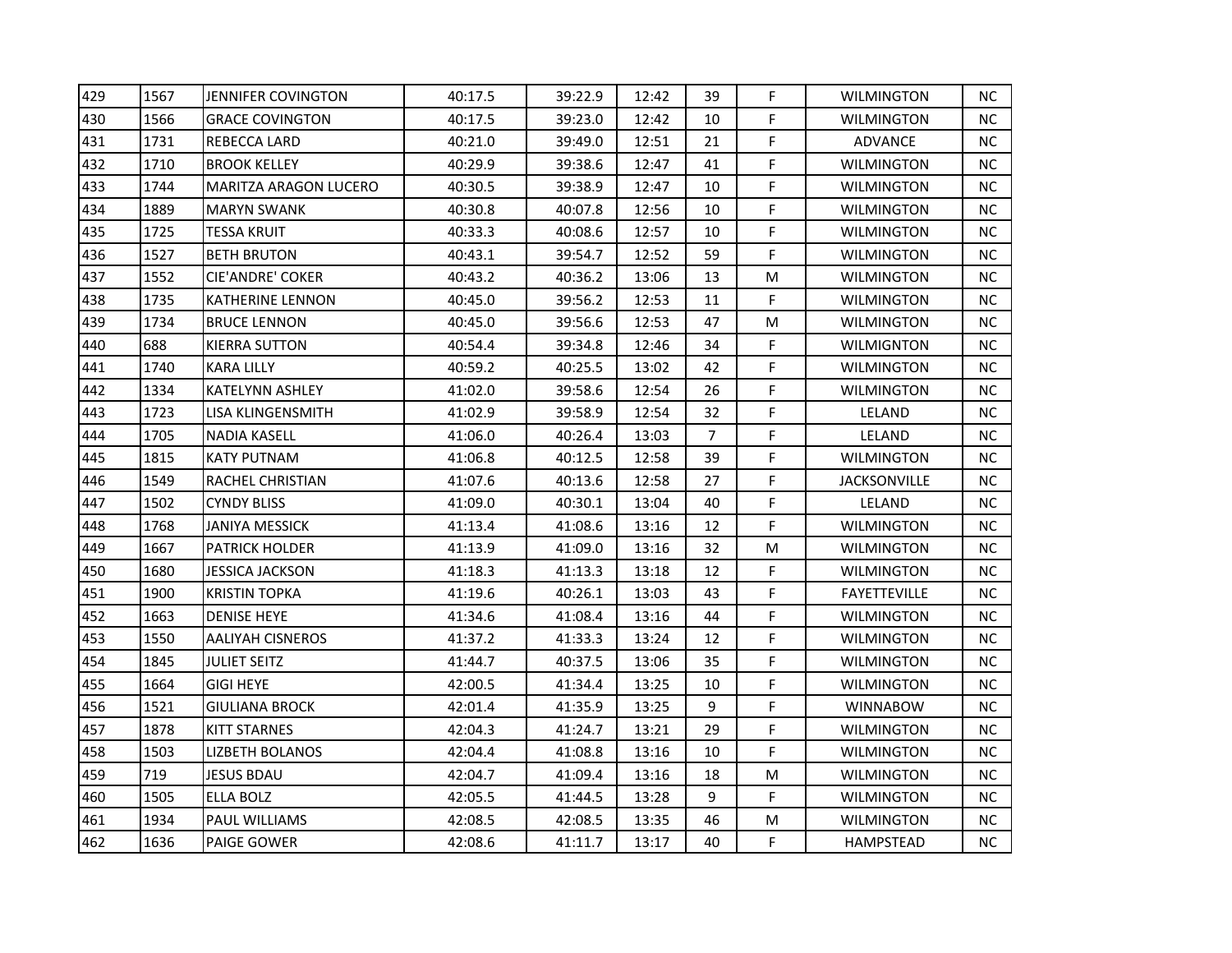| 463 | 1876 | <b>JANEEN SPENCER</b>     | 42:08.8 | 41:12.0 | 13:17 | 39             | F. | <b>WILMINGTON</b> | NC.       |
|-----|------|---------------------------|---------|---------|-------|----------------|----|-------------------|-----------|
| 464 | 1855 | <b>AUDREY SHREWSBURY</b>  | 42:10.5 | 41:15.3 | 13:18 | 10             | F  | <b>WILMINGTON</b> | <b>NC</b> |
| 465 | 1765 | <b>CRISTA MCSORLEY</b>    | 42:11.9 | 41:34.4 | 13:25 | 25             | F  | HAMPSTEAD         | <b>NC</b> |
| 466 | 1500 | SARALYN BLAND             | 42:12.0 | 41:33.6 | 13:24 | 53             | F. | <b>WILMINGTON</b> | NC.       |
| 467 | 1606 | <b>MEGAN FEDE</b>         | 42:12.5 | 41:34.9 | 13:25 | 31             | F. | LELAND            | <b>NC</b> |
| 468 | 1504 | <b>DEBBIE BOLZ</b>        | 42:13.2 | 41:51.9 | 13:30 | 45             | F  | <b>WILMINGTON</b> | <b>NC</b> |
| 469 | 1799 | <b>NOA PARKER</b>         | 42:17.1 | 41:57.3 | 13:32 | 11             | М  | <b>WILMINGTON</b> | NC.       |
| 470 | 1523 | <b>SYDNEY BROUSSARD</b>   | 42:18.0 | 41:42.5 | 13:27 | 10             | F  | <b>WILMINGTON</b> | NC.       |
| 471 | 1522 | <b>RYAN BROUSSARD</b>     | 42:18.4 | 41:42.7 | 13:27 | 47             | М  | <b>WILMINGTON</b> | NC.       |
| 472 | 1620 | <b>KADEN FRENCH</b>       | 42:20.3 | 42:05.5 | 13:35 | 10             | М  | <b>WILMINGTON</b> | <b>NC</b> |
| 473 | 1621 | <b>KEVIN FRENCH</b>       | 42:20.8 | 42:09.2 | 13:36 | 38             | M  | <b>WILMINGTON</b> | <b>NC</b> |
| 474 | 1652 | <b>KENDALL HARRELL</b>    | 42:29.2 | 41:46.3 | 13:28 | 6              | F  | <b>WILMINGTON</b> | NC.       |
| 475 | 1654 | <b>ROBERT HARRELL</b>     | 42:29.6 | 41:31.8 | 13:24 | 42             | М  | WILMINGTON        | NC.       |
| 476 | 1589 | JULIE DUCLOS-GREENWOOD    | 42:32.5 | 41:35.7 | 13:25 | 55             | F  | <b>WILMINGTON</b> | NC.       |
| 477 | 1854 | <b>ANTHONY SHREWSBURY</b> | 42:44.9 | 41:50.0 | 13:30 | 42             | м  | <b>WILMINGTON</b> | NC.       |
| 478 | 1784 | <b>THEODORE MULLINS</b>   | 42:47.2 | 41:35.2 | 13:25 | 61             | М  | LELAND            | <b>NC</b> |
| 479 | 196  | <b>KELSEY ELLIOT</b>      | 42:52.2 | 41:45.9 | 13:28 | 29             | F. | <b>WILMIGNTON</b> | NC.       |
| 480 | 194  | <b>HANNAH MOSS</b>        | 42:52.4 | 41:47.2 | 13:29 | 26             | F  | <b>WILMIGNTON</b> | NC.       |
| 481 | 1804 | KATERIA PETERS            | 43:01.5 | 41:50.7 | 13:30 | $\overline{7}$ | F  | <b>WILMINGTON</b> | <b>NC</b> |
| 482 | 1999 | RACHEL GREER              | 43:21.0 | 42:20.4 | 13:39 | 35             | F. | WILMIGNTON        | NC.       |
| 483 | 1802 | <b>KALAIA PETERS</b>      | 43:30.0 | 42:18.4 | 13:39 | $\overline{7}$ | F  | <b>WILMINGTON</b> | NC.       |
| 484 | 1348 | <b>TORRI BAILEY</b>       | 43:37.4 | 42:22.6 | 13:40 | 39             | F  | <b>WILMINGTON</b> | <b>NC</b> |
| 485 | 1693 | ERIN JENSON               | 44:13.8 | 43:53.3 | 14:09 | 12             | F  | <b>WILMINGTON</b> | NC.       |
| 486 | 1692 | <b>BEN JENSEN</b>         | 44:16.5 | 43:54.9 | 14:10 | 41             | M  | <b>WILMINGTON</b> | <b>NC</b> |
| 487 | 1853 | AMANI SHIBLI              | 44:28.8 | 43:19.6 | 13:58 | 10             | F  | <b>WILMINGTON</b> | NC.       |
| 488 | 259  | JENNIFER CRUZ             | 44:29.0 | 43:32.8 | 14:03 | 11             | F  | WILMIGNTON        | <b>NC</b> |
| 489 | 212  | <b>MARCOS FABIAN</b>      | 44:29.4 | 43:33.2 | 14:03 | 30             | М  | <b>WILMIGNTON</b> | NC.       |
| 490 | 1779 | ELLA MOZINGO              | 44:57.3 | 44:18.4 | 14:17 | 9              | F. | <b>WILMINGTON</b> | NC.       |
| 491 | 696  | TERRI MOZINGO             | 44:57.8 | 44:19.3 | 14:18 | 37             | F  | <b>WILMINGTON</b> | <b>NC</b> |
| 492 | 1783 | JEANNE MULLINS            | 45:08.6 | 44:25.1 | 14:20 | 59             | F  | LELAND            | NC.       |
| 493 | 1540 | <b>KRISTY CARTER</b>      | 45:51.1 | 44:48.6 | 14:27 | 38             | F  | WILMINGTON        | <b>NC</b> |
| 494 | 1856 | JULIE SHREWSBURY          | 46:12.2 | 45:17.8 | 14:36 | 36             | F  | <b>WILMINGTON</b> | <b>NC</b> |
| 495 | 1221 | NISSA AMARO               | 46:13.3 | 46:09.1 | 14:53 | 13             | F  | WILMINGTON        | NC.       |
| 496 | 727  | <b>KELSEA JACOBS</b>      | 46:13.4 | 46:08.8 | 14:53 | 10             | F  | WILMINGTON        | NC.       |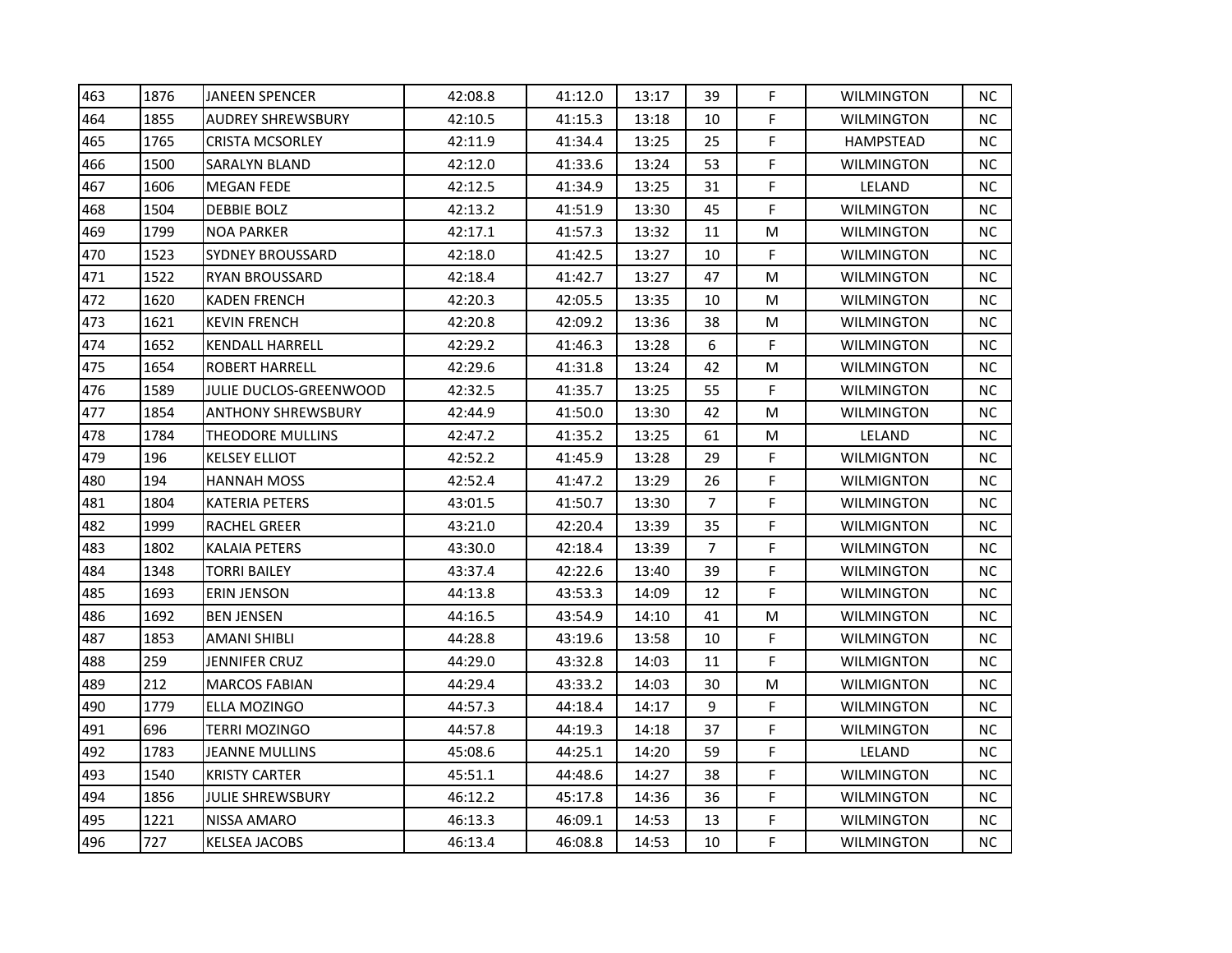| 497 | 1682 | <b>EMECHER JACOBS</b>   | 46:14.2 | 46:09.3 | 14:53 | 34             | F | <b>WILMINGTON</b>     | <b>NC</b> |
|-----|------|-------------------------|---------|---------|-------|----------------|---|-----------------------|-----------|
| 498 | 1361 | LYDIA BALZANO           | 46:16.8 | 45:43.4 | 14:45 | 25             | F | <b>WILMINGTON</b>     | <b>NC</b> |
| 499 | 1647 | PIPER HANNON            | 46:16.9 | 45:37.6 | 14:43 | 8              | F | WILMINGTON            | <b>NC</b> |
| 500 | 1758 | MARY MCCARTY            | 46:16.9 | 45:37.6 | 14:43 | 9              | F | LELAND                | NC.       |
| 501 | 1983 | MOIRA HORN              | 46:24.1 | 45:07.0 | 14:33 | 57             | F | <b>CASTLE HAYNE</b>   | NC.       |
| 502 | 1565 | EMILY COTTRELL          | 46:24.2 | 45:07.3 | 14:33 | 28             | F | <b>WILMINGTON</b>     | <b>NC</b> |
| 503 | 1798 | KATIE PARKER            | 46:34.3 | 46:10.1 | 14:54 | 39             | F | <b>WILMINGTON</b>     | NC.       |
| 504 | 1786 | JANYA NEAL              | 47:04.7 | 46:59.6 | 15:09 | 12             | F | <b>WILMINGTON</b>     | <b>NC</b> |
| 505 | 1742 | JENNIFER LIVINGSTON     | 47:04.9 | 45:57.0 | 14:49 | 36             | F | <b>WILMINGTON</b>     | <b>NC</b> |
| 506 | 1825 | ADINA RIGGINS           | 47:06.8 | 46:16.5 | 14:55 | 47             | F | <b>WILMINGTON</b>     | NC.       |
| 507 | 1603 | CURTIS FALLON           | 47:38.1 | 46:26.2 | 14:59 | 42             | M | <b>WILMINGTON</b>     | NC.       |
| 508 | 1573 | <b>HOLLY DAMERON</b>    | 48:04.0 | 47:26.4 | 15:18 | 37             | F | <b>WILMINGTON</b>     | NC.       |
| 509 | 1574 | MACKENZIE DAMERON       | 48:04.1 | 47:26.2 | 15:18 | 9              | F | <b>WILMINGTON</b>     | NC.       |
| 510 | 1764 | <b>RENEE' MCNUTT</b>    | 48:38.5 | 47:38.5 | 15:22 | 34             | F | WILMINGTON            | <b>NC</b> |
| 511 | 1915 | ERICA WALTERS           | 48:53.0 | 48:00.1 | 15:29 | 33             | F | <b>WILMINGTON</b>     | <b>NC</b> |
| 512 | 1988 | NICHOLAS JAMES          | 49:13.8 | 48:13.0 | 15:33 | 7              | M | <b>WILMINGTON</b>     | NC.       |
| 513 | 1551 | REBECCA CLARK           | 49:34.8 | 48:27.3 | 15:38 | 56             | F | <b>WILMINGTON</b>     | NС        |
| 514 | 1990 | ROBYN AVERY             | 49:35.6 | 48:44.5 | 15:43 | 31             | F | <b>WILMINGTON</b>     | NC        |
| 515 | 1803 | KALEAH PETERS           | 50:04.6 | 48:51.6 | 15:45 | $\overline{7}$ | F | <b>WILMINGTON</b>     | <b>NC</b> |
| 516 | 1919 | ALEXIS WARD             | 50:09.3 | 49:43.3 | 16:02 | 11             | F | <b>CAROLINA BEACH</b> | NC.       |
| 517 | 1630 | LAKENYA GIBBS           | 50:13.2 | 48:59.9 | 15:48 | 39             | F | <b>WILMINGTON</b>     | NC.       |
| 518 | 1776 | TRACY MOORE             | 50:20.0 | 48:43.7 | 15:43 | 45             | F | <b>WILMINGTON</b>     | NC.       |
| 519 | 1511 | <b>BIANCA BOZEMAN</b>   | 50:20.5 | 48:41.2 | 15:42 | 34             | F | <b>WILMINGTON</b>     | NC        |
| 520 | 1921 | NIKKI WARD              | 50:25.2 | 49:59.6 | 16:07 | 35             | F | <b>CAROLINA BEACH</b> | <b>NC</b> |
| 521 | 1668 | KRISTA HOLLAND          | 51:08.5 | 50:00.6 | 16:08 | 44             | F | <b>WILMINGTON</b>     | NC.       |
| 522 | 1986 | BRADLEY SIZEMORE        | 51:42.5 | 50:41.8 | 16:21 | 42             | M | WILMINGTON            | NC        |
| 523 | 1997 | ERNIE FAISON            | 52:04.4 | 50:45.8 | 16:22 | 46             | M | <b>WILMIGNTON</b>     | <b>NC</b> |
| 524 | 1648 | DEDORA HANSLEY          | 52:08.6 | 51:09.2 | 16:30 | 51             | F | <b>WILMINGTON</b>     | <b>NC</b> |
| 525 | 1959 | RAMONA ALLEN            | 52:32.5 | 52:28.0 | 16:55 | 12             | F | WILMINGTON            | <b>NC</b> |
| 526 | 1901 | AMELIA TORRES           | 52:33.5 | 52:28.5 | 16:55 | 12             | F | <b>WILMINGTON</b>     | NC.       |
| 527 | 701  | LACHAWN SMITH           | 52:57.3 | 52:05.1 | 16:48 | 45             | F | LELAND                | NC        |
| 528 | 1938 | <b>MELISSA WILSON</b>   | 53:17.7 | 52:18.5 | 16:52 | 48             | F | <b>WILMINGTON</b>     | <b>NC</b> |
| 529 | 1519 | <b>ELIZABETH BRIGGS</b> | 53:18.7 | 52:18.5 | 16:52 | 41             | F | <b>WILMINGTON</b>     | NC.       |
| 530 | 1939 | SANDRA WINKLER          | 54:02.8 | 53:06.4 | 17:08 | 53             | F | <b>WILMINGTON</b>     | NC.       |
|     |      |                         |         |         |       |                |   |                       |           |